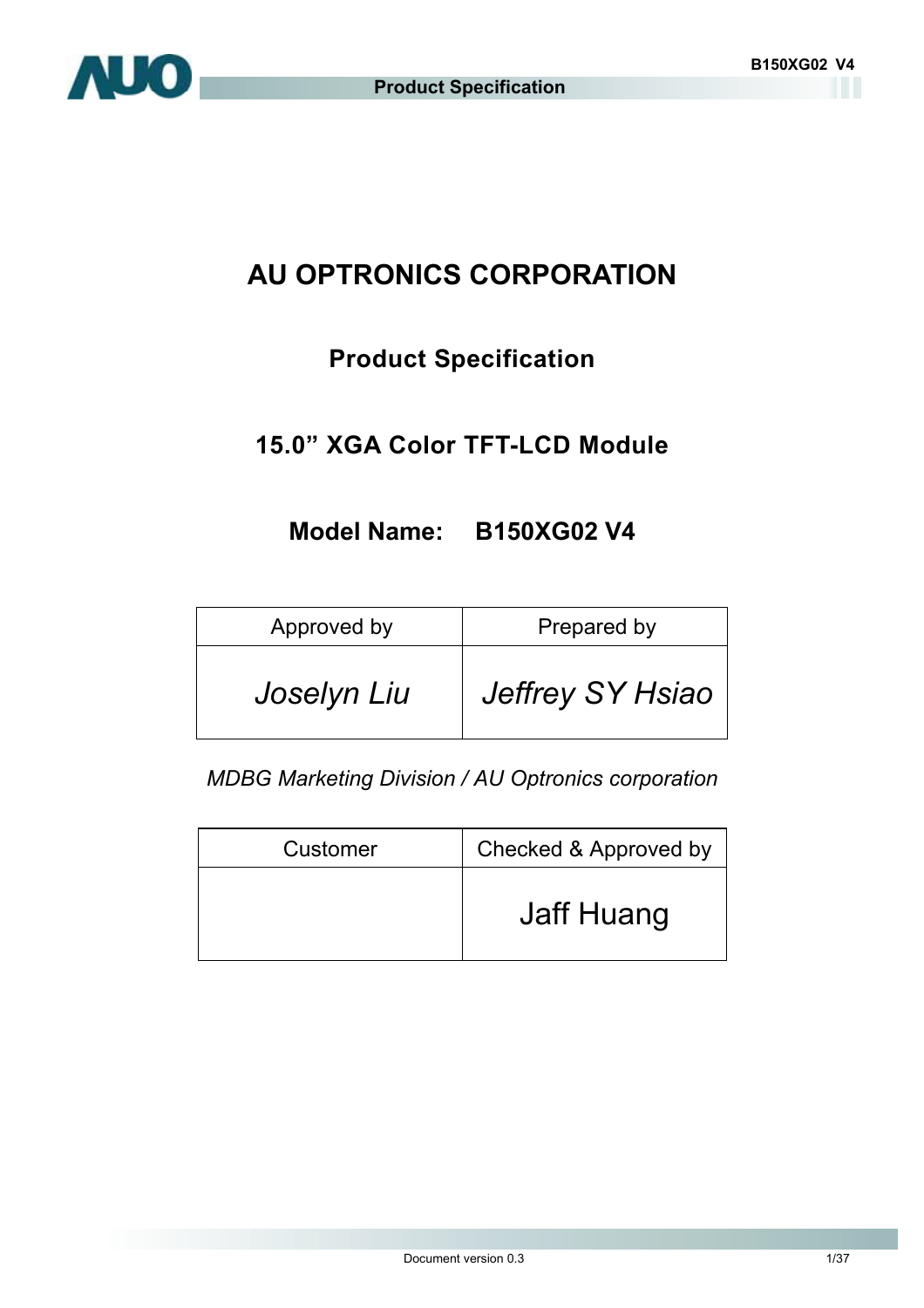

## **15.0" XGA Color TFT-LCD Module Model Name: B150XG02 V4**

## **( ) Preliminary Specifications (V) Final Specifications**

**Note: This Specification is subject to change without notice.**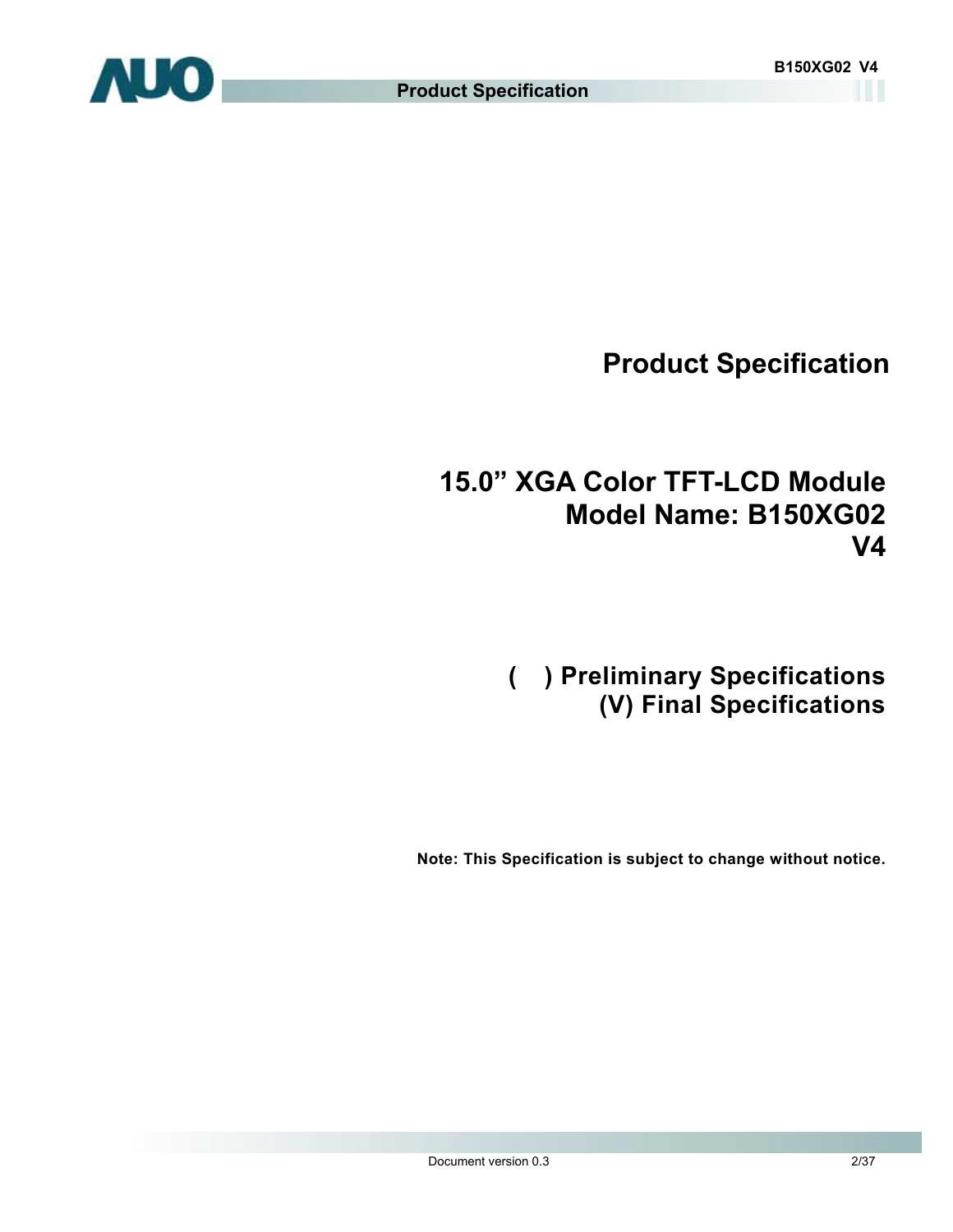

# **Contents**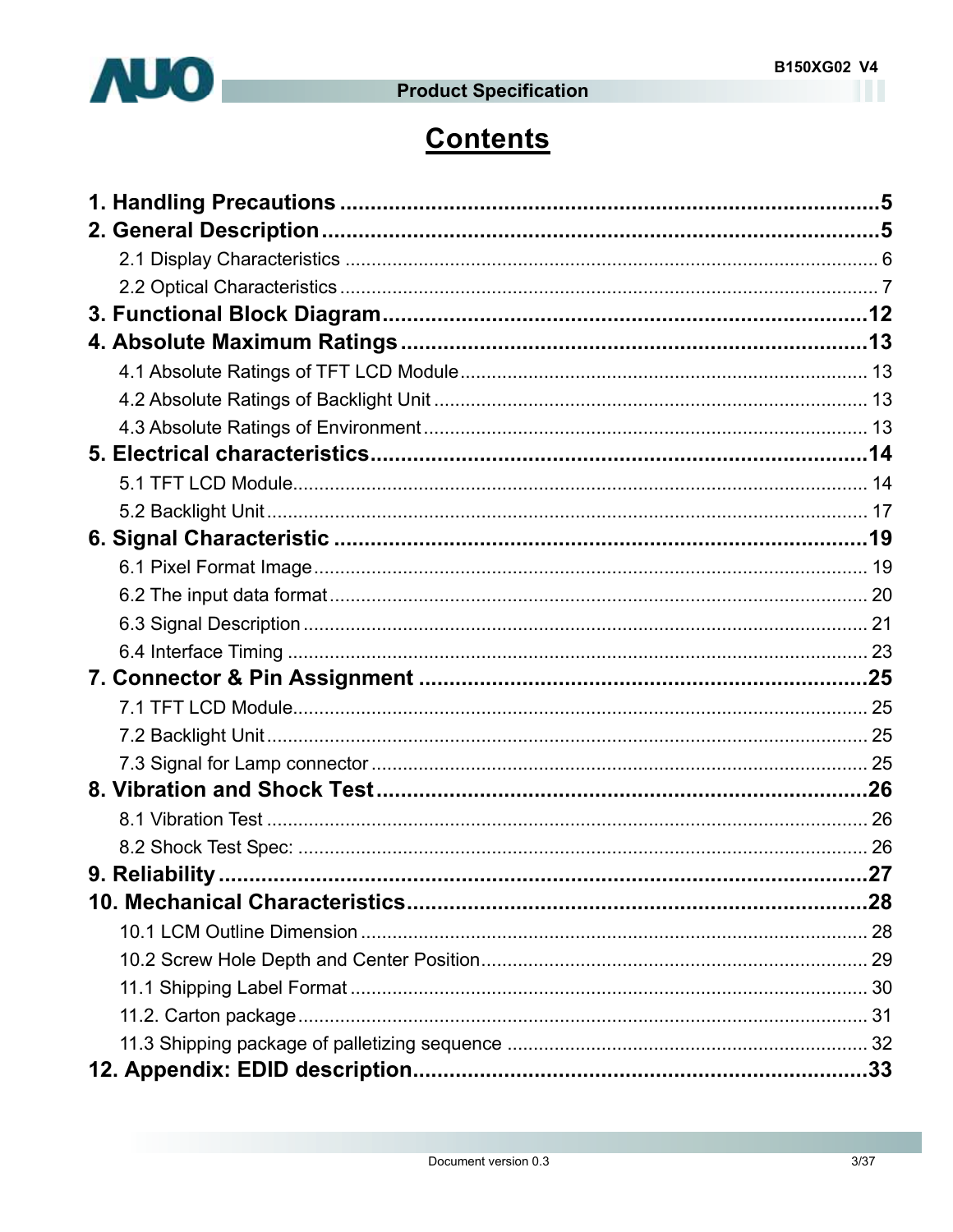

# **Record of Revision**

| Version and Date   Page |     | Old description                   | <b>New Description</b>   | Remark |
|-------------------------|-----|-----------------------------------|--------------------------|--------|
| 0.12005/05/23           | All | <b>First Edition for Customer</b> |                          |        |
| 0.2 2005/06/9           | 10  |                                   | Add Note 5 and Note 6    |        |
| 0.3 2005/07/19          | 16  |                                   | Add description in 5.1.2 | Final  |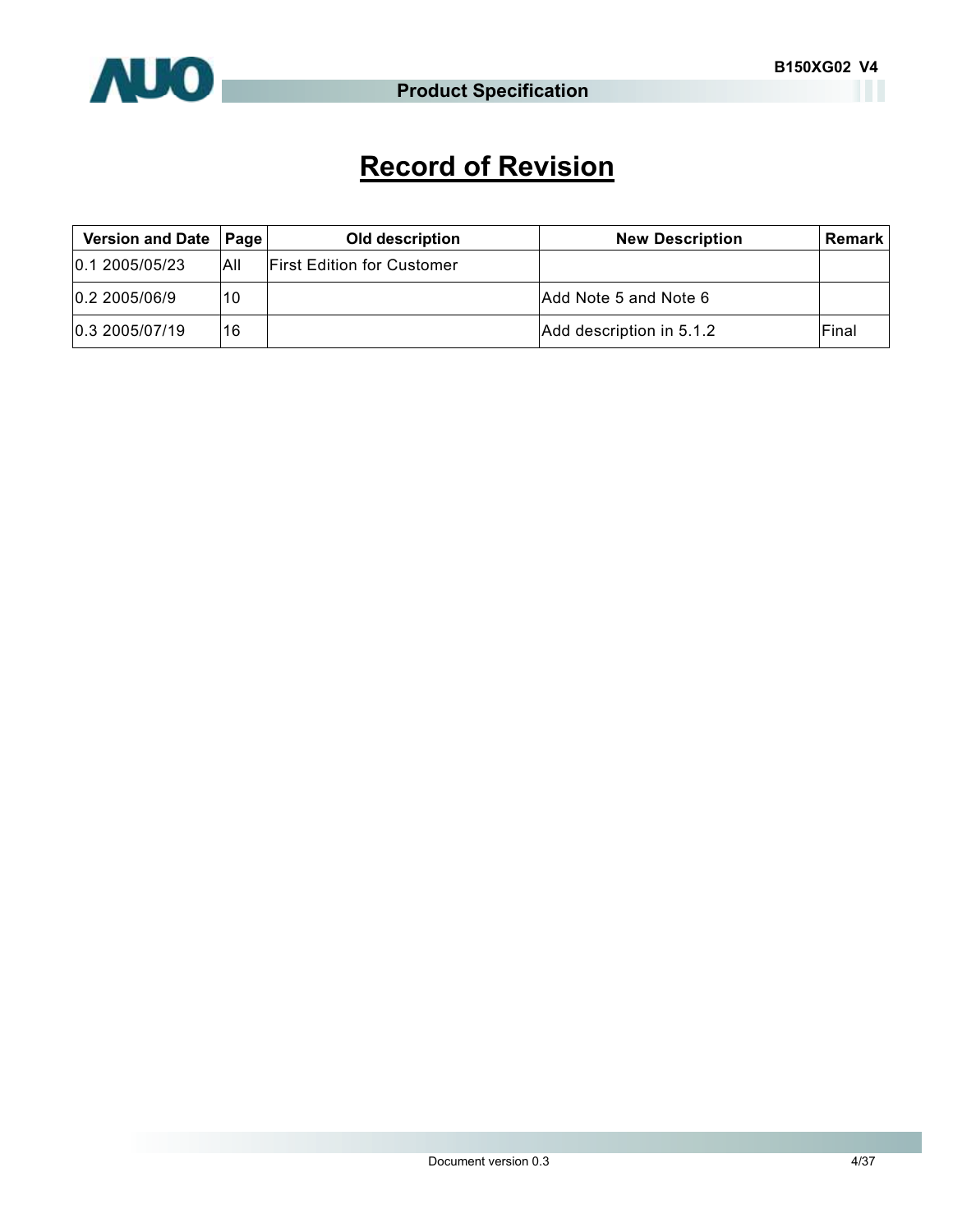

## **1. Handling Precautions**

- 1) Since front polarizer is easily damaged, pay attention not to scratch it.
- 2) Be sure to turn off power supply when inserting or disconnecting from input connector.
- 3) Wipe off water drop immediately. Long contact with water may cause discoloration or spots.
- 4) When the panel surface is soiled, wipe it with absorbent cotton or other soft cloth.
- 5) Since the panel is made of glass, it may break or crack if dropped or bumped on hard surface.
- 6) Since CMOS LSI is used in this module, take care of static electricity and insure human earth when handling.
- 7) Do not open nor modify the Module Assembly.
- 8) Do not press the reflector sheet at the back of the module to any directions.
- 9) In case if a Module has to be put back into the packing container slot after once it was taken out from the container, do not press the center of the CCFL Reflector edge. Instead, press at the far ends of the CFL Reflector edge softly. Otherwise the TFT Module may be damaged.
- 10) At the insertion or removal of the Signal Interface Connector, be sure not to rotate nor tilt the Interface Connector of the TFT Module.
- 11) After installation of the TFT Module into an enclosure (Notebook PC Bezel, for example), do not twist nor bend the TFT Module even momentary. At designing the enclosure, it should be taken into consideration that no bending/twisting forces are applied to the TFT Module from outside. Otherwise the TFT Module may be damaged.
- 12) Cold cathode fluorescent lamp in LCD contains a small amount of mercury. Please follow local ordinances or regulations for disposal.
- 13) Small amount of materials having no flammability grade is used in the LCD module. The LCD module should be supplied by power complied with requirements of Limited Power Source(, IEC60950 or UL1950), or be applied exemption.
- 14) The LCD module is designed so that the CFL in it is supplied by Limited Current Circuit(IEC60950 or UL1950). Do not connect the CFL in Hazardous Voltage Circuit.

## **2. General Description**

B150XG02 V4 is a Color Active Matrix Liquid Crystal Display composed of a TFT LCD panel, a driver circuit, and backlight system. The screen format is intended to support the XGA (1024(H)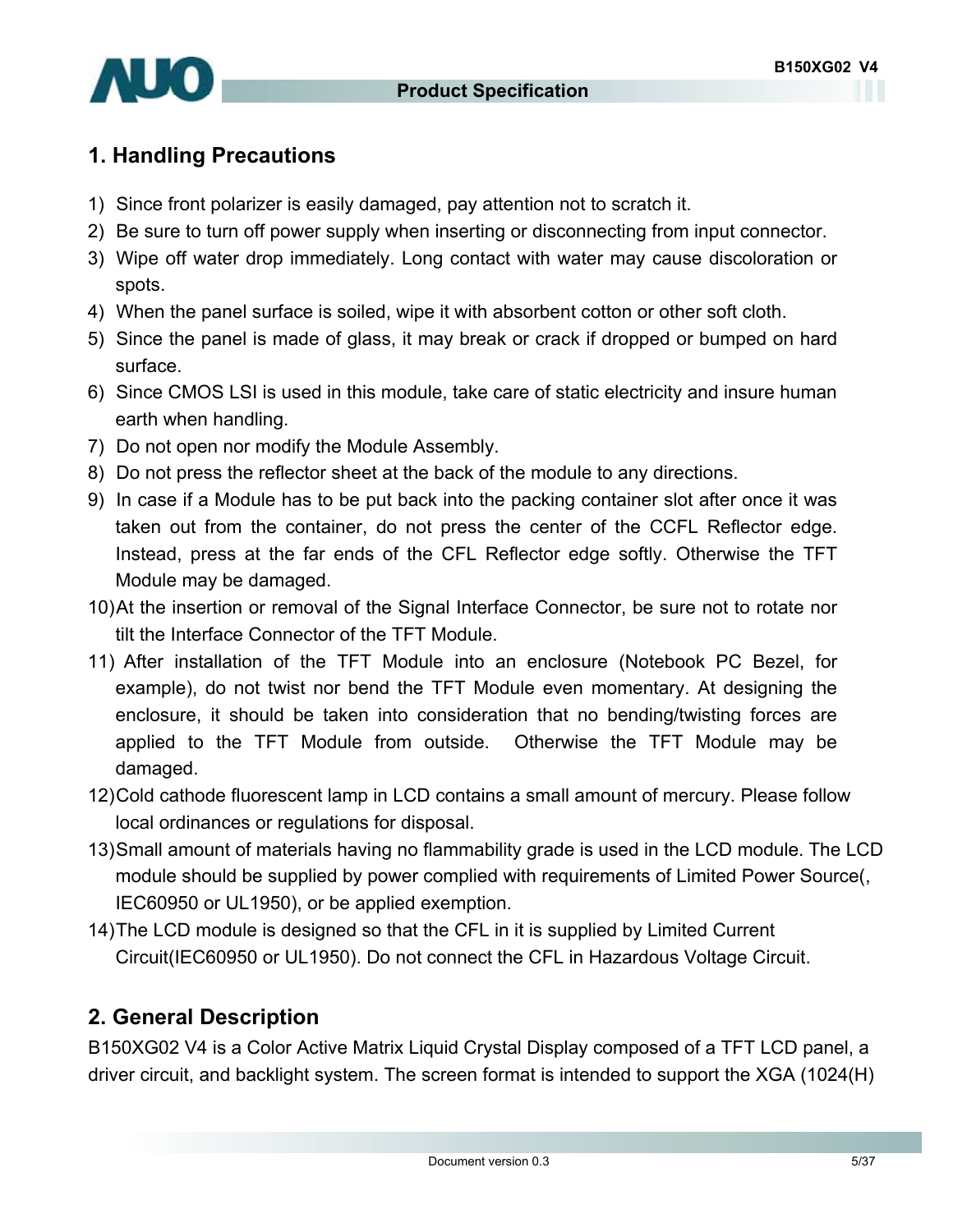

x 768(V)) screen and 262k colors (RGB 6-bits data driver). All input signals are LVDS interface compatible. Inverter card of backlight is not included.

B150XG02 V4 is designed for a display unit of notebook style personal computer and industrial machine.

## **2.1 Display Characteristics**

The following items are characteristics summary on the table under 25 ℃ condition:

| <b>Items</b>                                              | <b>Unit</b>                                   | <b>Specifications</b>                                                 |
|-----------------------------------------------------------|-----------------------------------------------|-----------------------------------------------------------------------|
| Screen Diagonal                                           | [mm]                                          | 381 (15.0")                                                           |
| <b>Active Area</b>                                        | [mm]                                          | 304.1 X 228.1                                                         |
| Pixels H x V                                              |                                               | 1024x3(RGB) x 768                                                     |
| <b>Pixel Pitch</b>                                        | [mm]                                          | 0.297X0.297                                                           |
| <b>Pixel Arrangement</b>                                  |                                               | R.G.B. Vertical Stripe                                                |
| <b>Display Mode</b>                                       |                                               | <b>Normally White</b>                                                 |
| Typical White Luminance (ICFL=6.0mA)                      | $\text{[cd/m}^2$ ]                            | 170 typ. (5 points average)<br>150 min. (5 points average)<br>(Note1) |
| <b>Luminance Uniformity</b>                               |                                               | 1.25 max. (5 points)                                                  |
| <b>Contrast Ratio</b>                                     |                                               | 300 typ.                                                              |
| <b>Optical Rise Time/Fall Time</b>                        | [msec]                                        | 16/9 typ.                                                             |
| Nominal Input Voltage VDD                                 | [Volt]                                        | $+3.3$ typ.                                                           |
| <b>Typical Power Consumption</b>                          | [Watt]                                        | 5.6W max.                                                             |
| Weight                                                    | [Grams]                                       | 585g typ.                                                             |
| <b>Physical Size</b>                                      | [mm]                                          | 317.3(typ.)x 242.0(typ.) x 6.5(max.)                                  |
| <b>Electrical Interface</b>                               |                                               | 1 channel LVDS                                                        |
| <b>Surface Treatment</b>                                  |                                               | Anti-glare, Harness 3H,<br>Haze 25%, Reflectance 4.3%                 |
| <b>Support Color</b>                                      |                                               | Native 262K colors (RGB 6-bit data<br>driver)                         |
| Temperature Range<br>Operating<br>Storage (Non-Operating) | $\Gamma^{\circ}$ Cl<br>$\overline{C}^{\circ}$ | 0 to $+50$<br>$-20$ to $+60$                                          |
| RoHS Compliance                                           |                                               | <b>RoHS Compliance</b>                                                |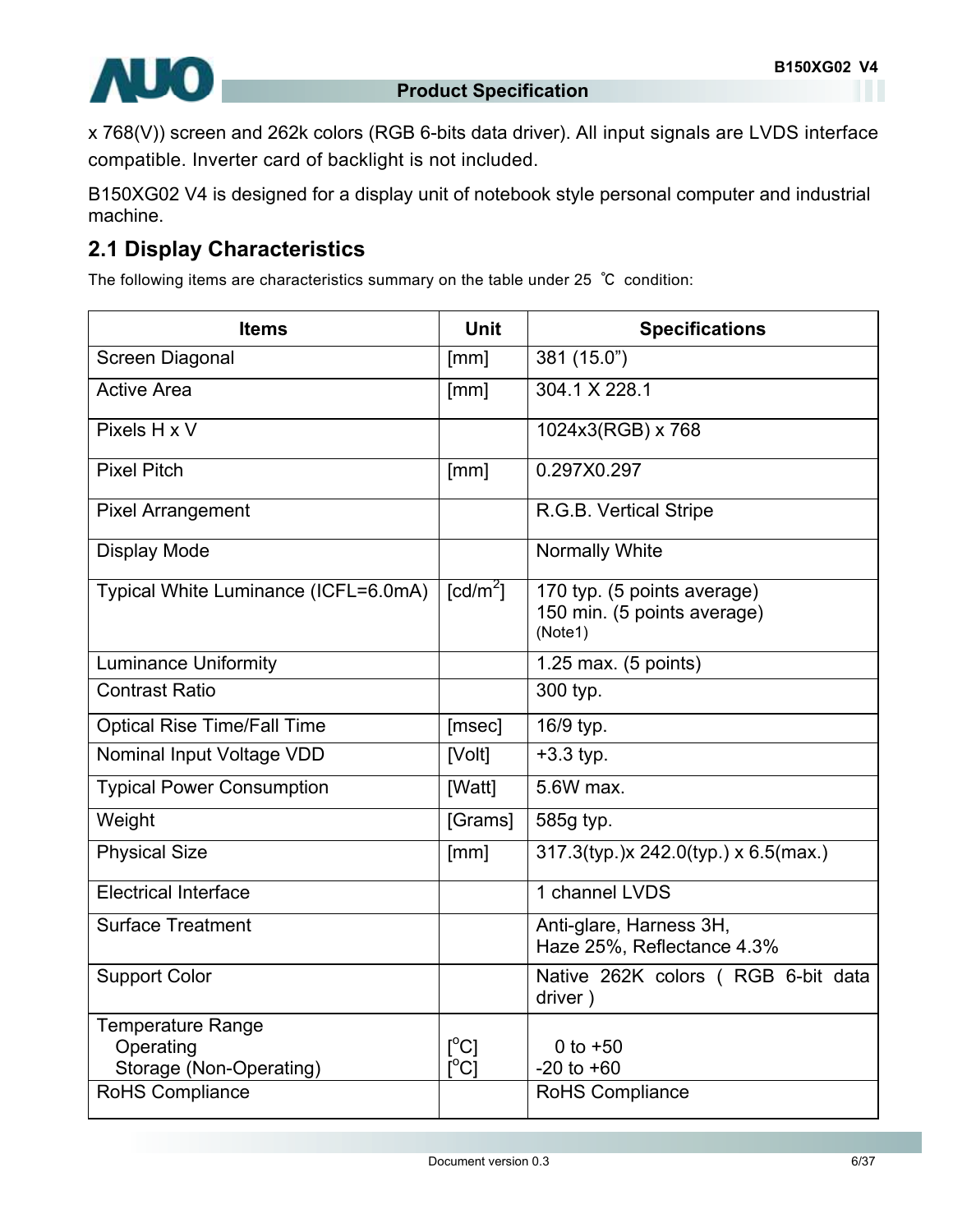

## **2.2 Optical Characteristics**

The optical characteristics are measured under stable conditions at 25℃ (Room Temperature):

| Item                                 | Unit     | <b>Conditions</b>     | Min.                     | Typ.  | Max.  | <b>Note</b>    |
|--------------------------------------|----------|-----------------------|--------------------------|-------|-------|----------------|
| <b>White Luminance</b><br>CCFL 6.0mA | [cd/m2]  | 5 points average      | 150                      | 170   |       | 1,2,3          |
| <b>Viewing Angle</b>                 | [degree] | Horizontal<br>(Right) |                          | 40    |       | 2,7            |
|                                      | [degree] | $CR = 10$<br>(Left)   |                          | 40    |       |                |
|                                      | [degree] | Vertical<br>(Upper)   |                          | 10    |       |                |
|                                      | [degree] | $CR = 10$<br>(Lower)  | $\overline{\phantom{0}}$ | 30    |       |                |
| Uniformity                           |          | 5 Points              |                          |       | 1.25  | 1              |
| Uniformity                           |          | 13 Points             |                          |       | 1.50  |                |
| <b>CR: Contrast Ratio</b>            |          |                       | 250                      | 300   |       | 6              |
| Cross talk                           | %        |                       |                          |       | 4     | $\overline{4}$ |
| <b>Response Time</b>                 | [msec]   | <b>Rising</b>         |                          | 16    | 24    | 5              |
|                                      | [msec]   | Falling               |                          | 9     | 11    |                |
|                                      | [msec]   | Raising + Falling     |                          | 25    | 35    |                |
| Color / Chromaticity                 |          | Red x                 | 0.560                    | 0.580 | 0.600 | 2,7            |
| Coordinates<br>(CIE 1931)            |          | Red y                 | 0.320                    | 0.340 | 0.360 |                |
|                                      |          | Green x               | 0.290                    | 0.310 | 0.330 |                |
|                                      |          | Green y               | 0.530                    | 0.550 | 0.570 |                |
|                                      |          | Blue x                | 0.135                    | 0.155 | 0.175 |                |
|                                      |          | Blue y                | 0.135                    | 0.155 | 0.175 |                |
|                                      |          | White x               | 0.293                    | 0.313 | 0.333 |                |
|                                      |          | White y               | 0.309                    | 0.329 | 0.349 |                |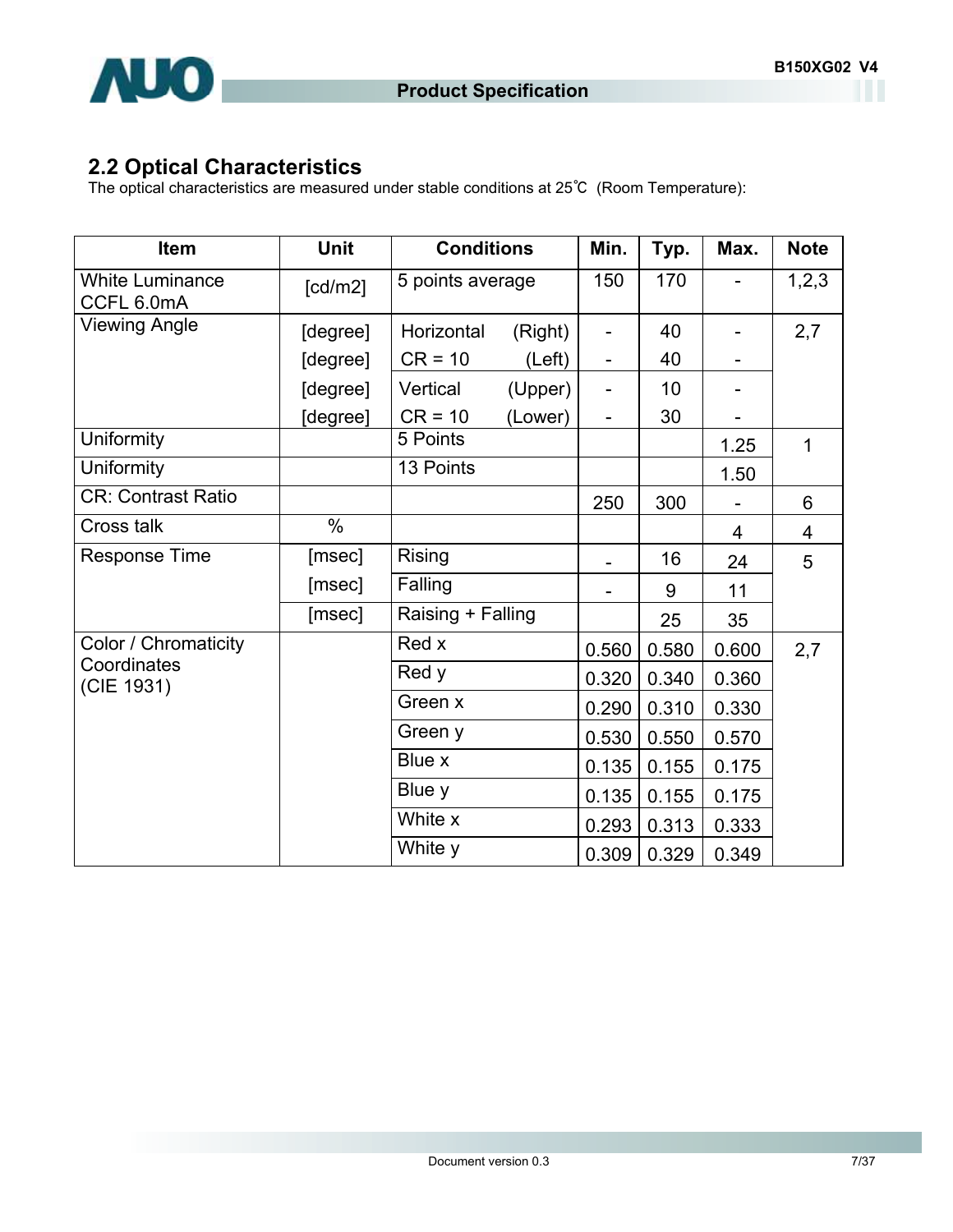





Note 2: 13 points position



Note 3: The luminance uniformity of 5 and 13 points is defined by dividing the maximum luminance values by the minimum test point luminance

$$
\delta_{\text{W5}} = \frac{\text{Maximum brightness of five points}}{\text{Minimum brightness of five points}}
$$
\n
$$
\delta_{\text{W13}} = \frac{\text{Maximum brightness of thirteen points}}{\text{Minimum brightness of thirteen points}}
$$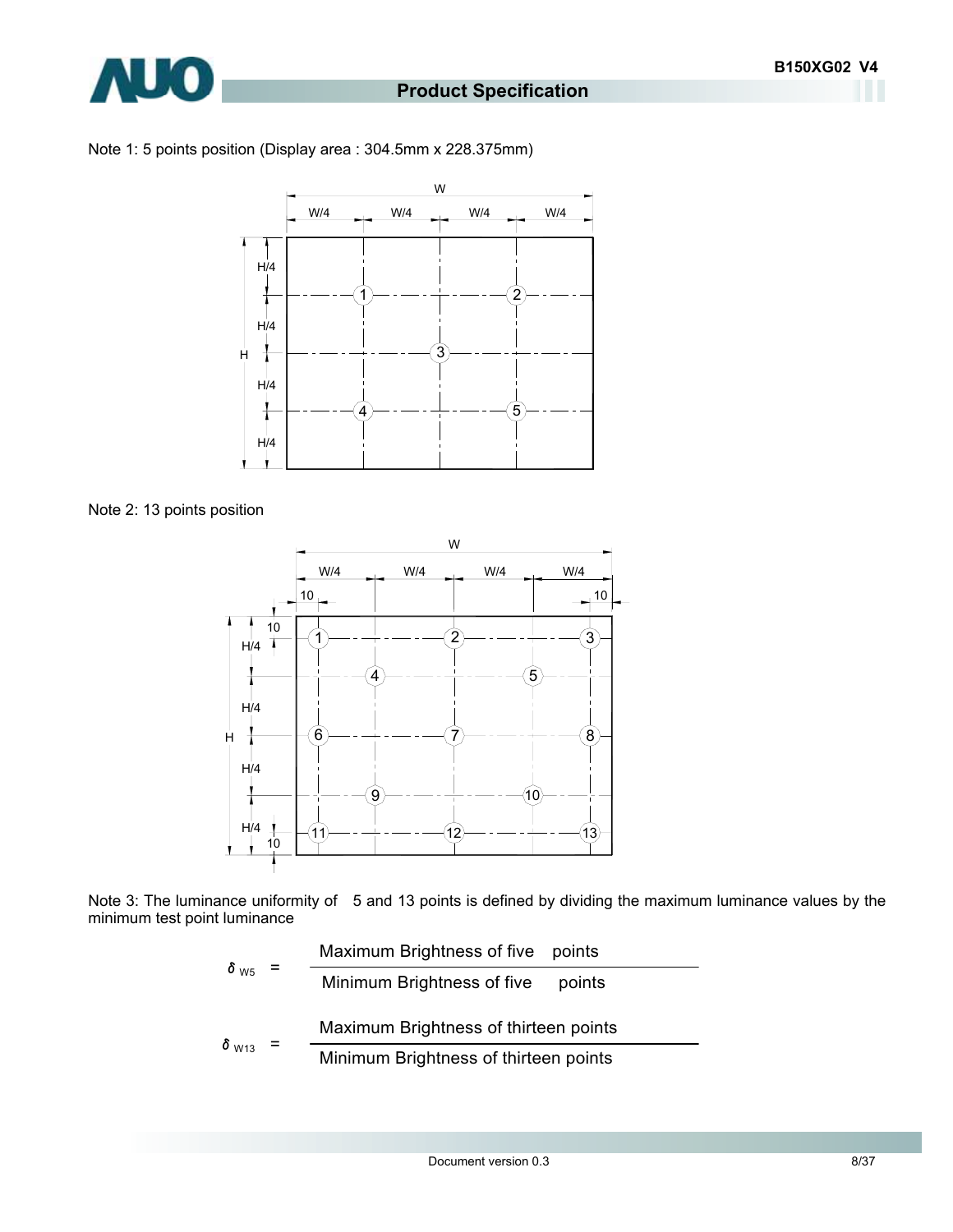#### Note 4: Measurement method

The LCD module should be stabilized at given temperature for 30 minutes to avoid abrupt temperature change during measuring. In order to stabilize the luminance, the measurement should be executed after lighting Backlight for 30 minutes in a stable, windless and dark room.



Center of the screen

Measure the luminance of gray level 63 at 5 points,  $Y_L = [L (1) + L (2) + L (3) + L (4) + L (5)] / 5$ 

L (x) is corresponding to the luminance of the point X at Figure in Note (1).

Note 6: Definition of contrast ratio:

Contrast ratio is calculated with the following formula.

Brightness on the "White" state Contrast ratio (CR)= Brightness on the "Black" state

Note  $5:$  Definition of Average Luminance of White  $(Y_L)$ :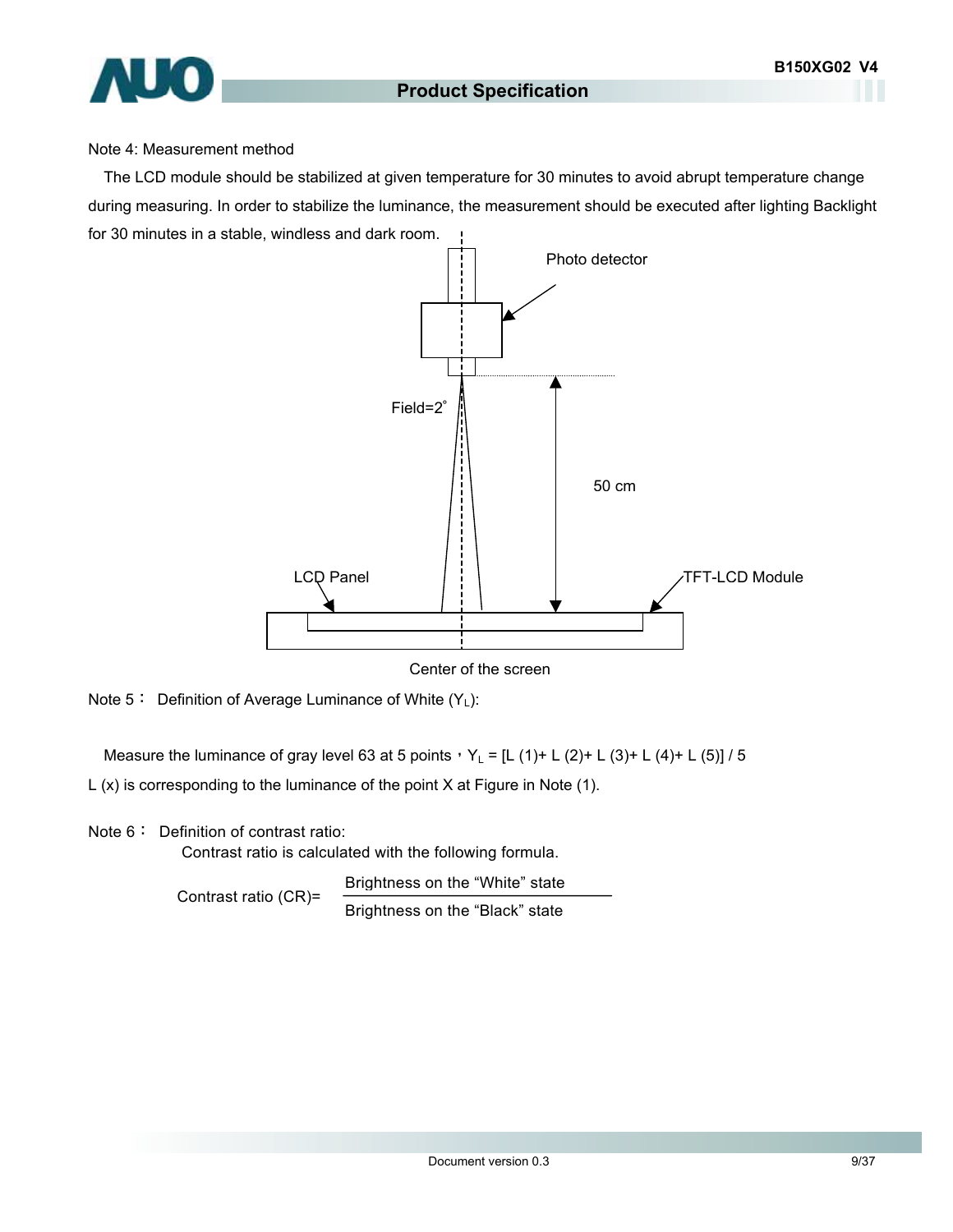

Note 7: Definition of Cross Talk (CT)

$$
CT = |Y_B - Y_A| / Y_A \times 100\ (%)
$$

#### Where

YA = Luminance of measured location without gray level 0 pattern (cd/m2)

 $Y_B$  = Luminance of measured location with gray level 0 pattern (cd/m2)



Note 8: Definition of response time:

The output signals of BM-7 or equivalent are measured when the input signals are changed from "Black" to "White" (falling time) and from "White" to "Black" (rising time), respectively. The response time interval between the 10% and 90% of amplitudes. Refer to figure as below.

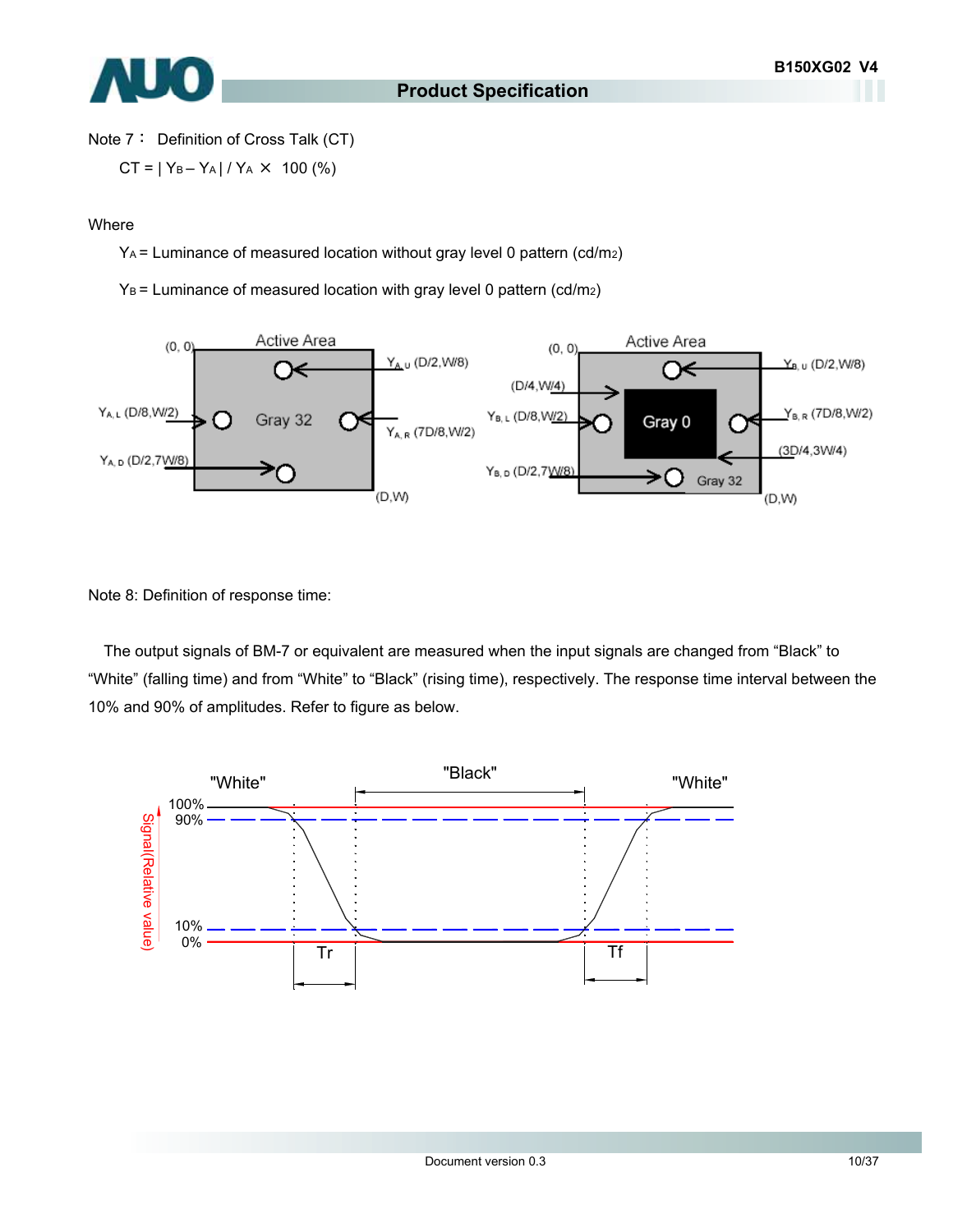# **AUO**

#### **Product Specification**

#### Note 9. Definition of viewing angle

Viewing angle is the measurement of contrast ratio ≧10, at the screen center, over a 180° horizontal and 180° vertical range (off-normal viewing angles). The 180° viewing angle range is broken down as follows; 90° (θ) horizontal left and right and 90° (Φ) vertical, high (up) and low (down). The measurement direction is typically perpendicular to the display surface with the screen rotated about its center to develop the desired measurement viewing angle.

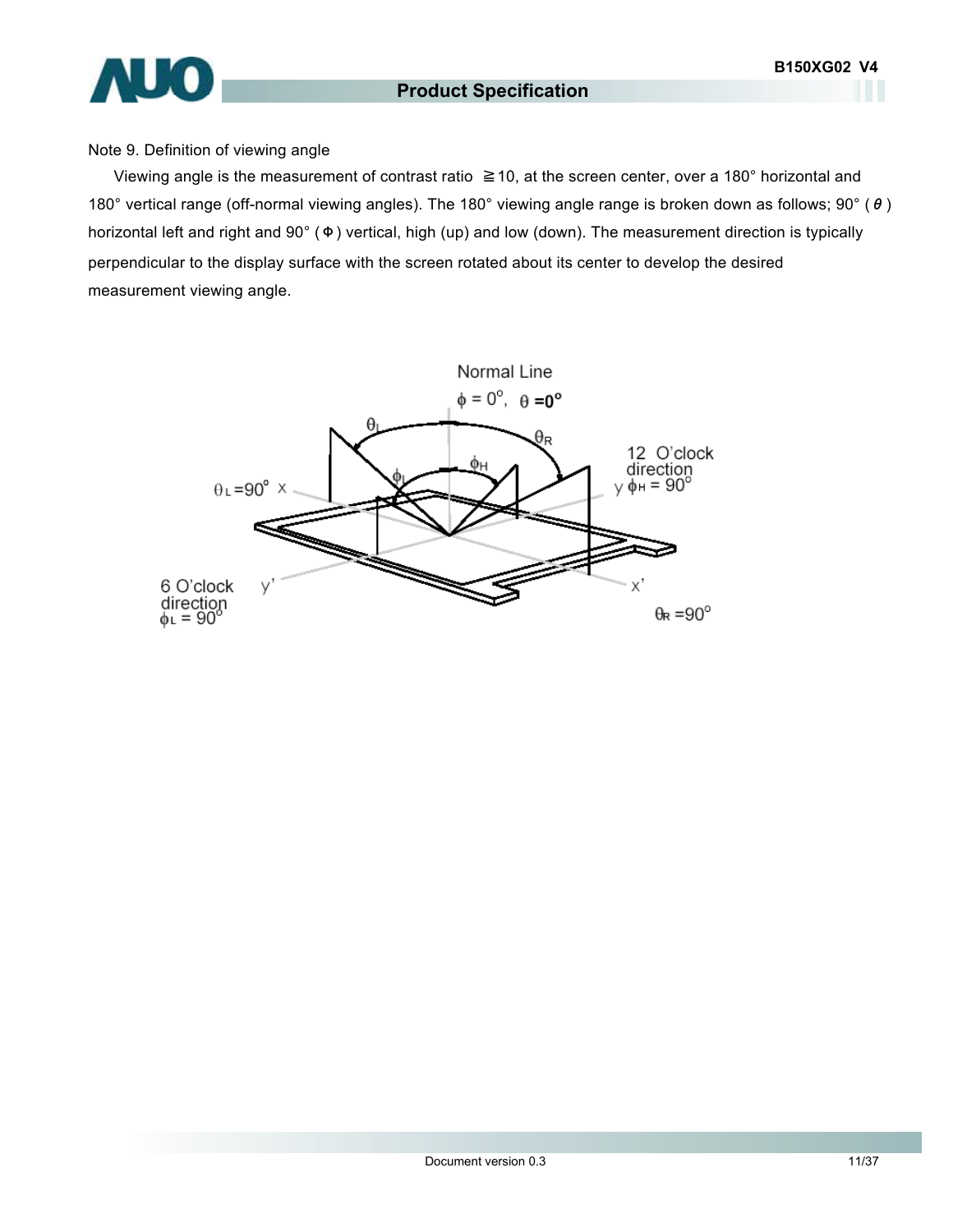

### **3. Functional Block Diagram**

The following diagram shows the functional block of the 15.0 inches wide Color TFT/LCD Module:

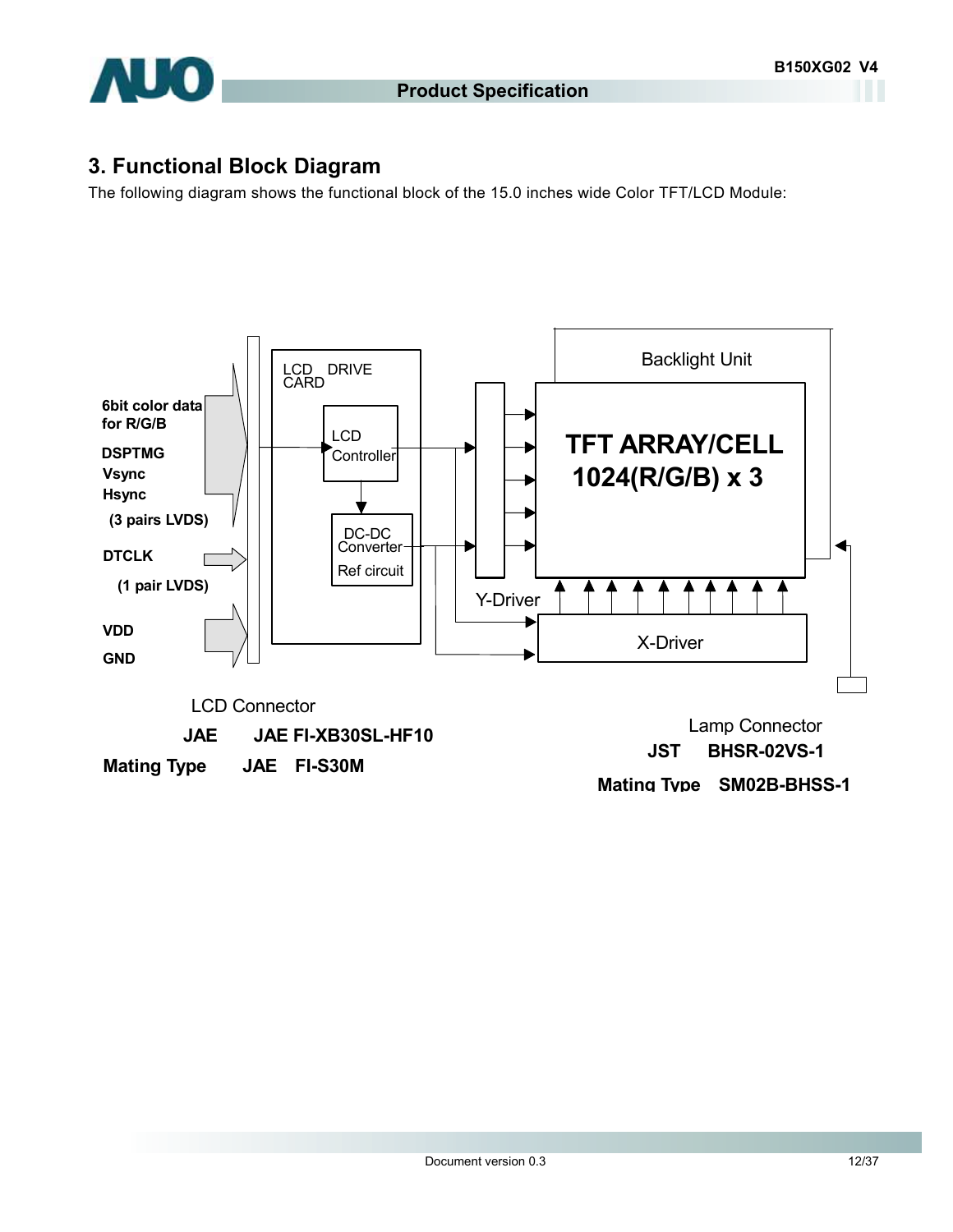

#### **4. Absolute Maximum Ratings**

Absolute maximum ratings of the module is as following:

#### **4.1 Absolute Ratings of TFT LCD Module**

| ltem            | <b>Symbol</b> | Min    | Max  | Unit   | <b>Conditions</b> |
|-----------------|---------------|--------|------|--------|-------------------|
| Logic/LCD Drive | √in           | $-0.3$ | +4.0 | [Volt] | Note 1            |

#### **4.2 Absolute Ratings of Backlight Unit**

| ltem                | Svmbol      | Min                      | <b>Max</b> | Unit       | <b>Conditions</b> |
|---------------------|-------------|--------------------------|------------|------------|-------------------|
| <b>CCFL Current</b> | <b>ICFL</b> | $\overline{\phantom{a}}$ | 7.0        | $[mA]$ rms | Note 1, $\angle$  |

#### **4.3 Absolute Ratings of Environment**

| <b>Item</b>                  | <b>Symbol</b> | Min   | <b>Max</b> | Unit                                    | <b>Conditions</b> |
|------------------------------|---------------|-------|------------|-----------------------------------------|-------------------|
| <b>Operating Temperature</b> | TOP           |       | $+50$      | $\mathsf{I}^\circ\mathsf{C} \mathsf{I}$ | Note 3            |
| <b>Operation Humidity</b>    | <b>HOP</b>    | 5     | 95         | [%RH]                                   | Note 3            |
| Storage Temperature          | TST           | $-20$ | +60        | $\mathsf{I}^\circ\mathsf{C}1$           | Note 3            |
| Storage Humidity             | <b>HST</b>    | 5     | 95         | [%RH]                                   | Note 3            |

Note 1: With in Ta (25℃ )

Note 2: Permanent damage to the device may occur if exceed maximum values

Note 3: For quality perfermance, please refer to AUO IIS(Incoming Inspection Standard).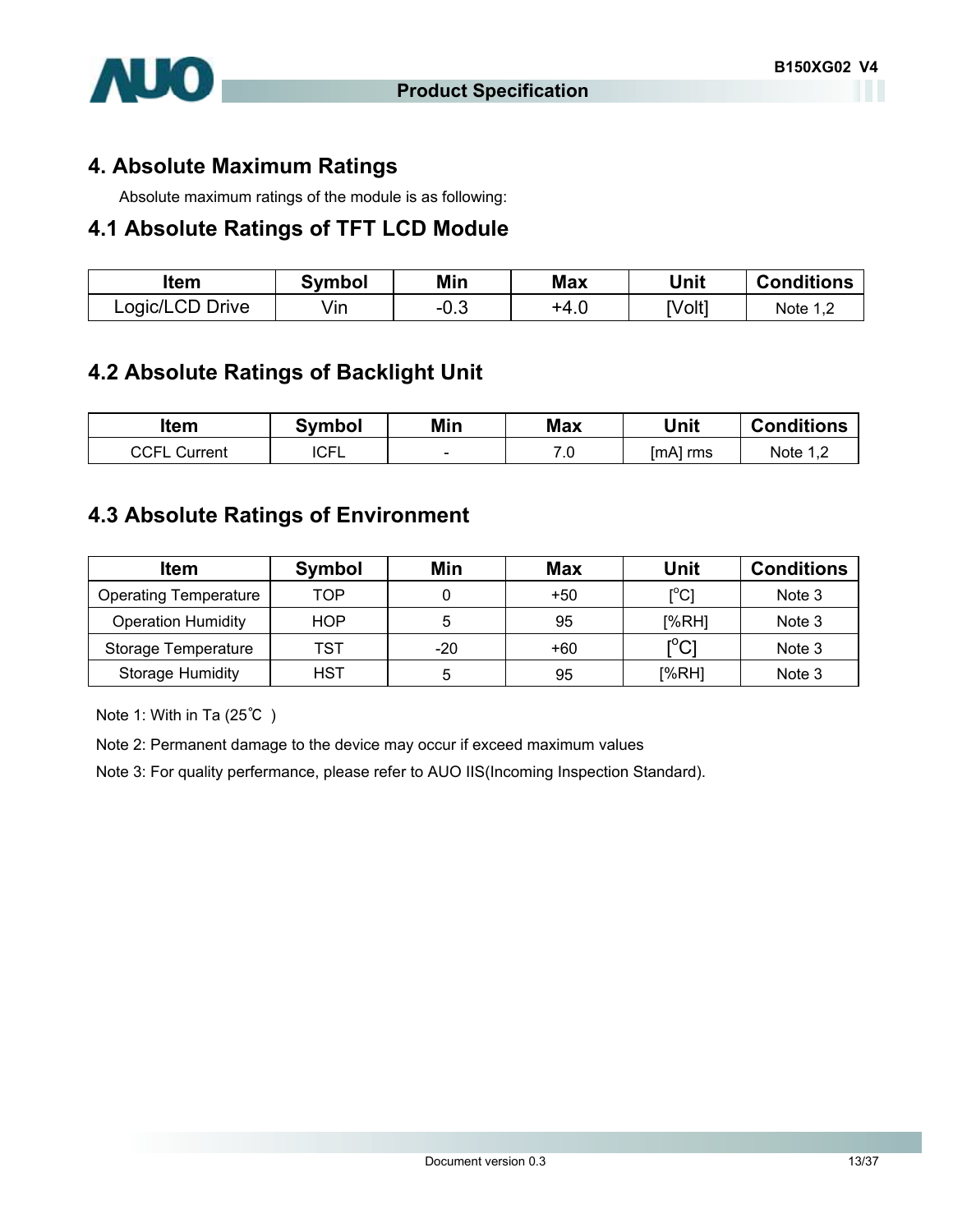

#### **5. Electrical characteristics**

## **5.1 TFT LCD Module**

#### **5.1.1 Power Specification**

Input power specifications are as follows;

| <b>Symble</b> | <b>Parameter</b>      | Min | Typ | <b>Max</b> | <b>Units</b> | <b>Condition</b>        |
|---------------|-----------------------|-----|-----|------------|--------------|-------------------------|
| <b>VDD</b>    | Logic/LCD Drive       | 3.0 | 3.3 | 3.6        | [Volt]       | <b>Load Capacitance</b> |
|               | Voltage               |     |     |            |              | 20uF                    |
| <b>PDD</b>    | <b>VDD Power</b>      |     | 1.1 | 1.4        | [Watt]       | <b>Black Pattern</b>    |
| <b>IDD</b>    | <b>IDD Current</b>    |     | 380 | 420        | mA           | <b>Black Pattern</b>    |
| <b>IRush</b>  | <b>Inrush Current</b> |     |     | TBD        | mA           |                         |
| <b>VDDrp</b>  | Allowable             |     |     | 100        | [mV]         |                         |
|               | Logic/LCD Drive       |     |     |            | $p-p$        |                         |
|               | <b>Ripple Voltage</b> |     |     |            |              |                         |

Note 1 : Measurement conditions: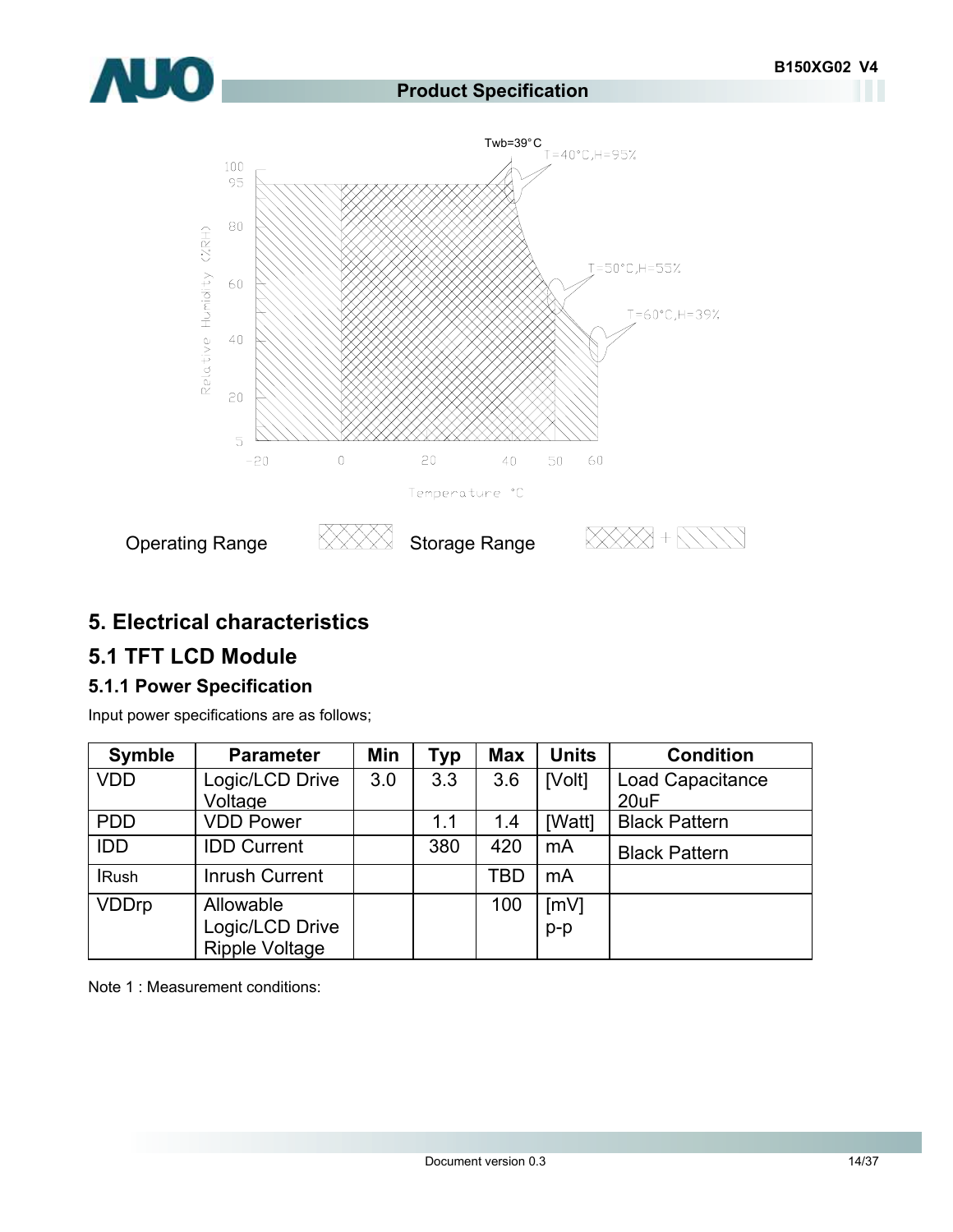





**Vin rising time**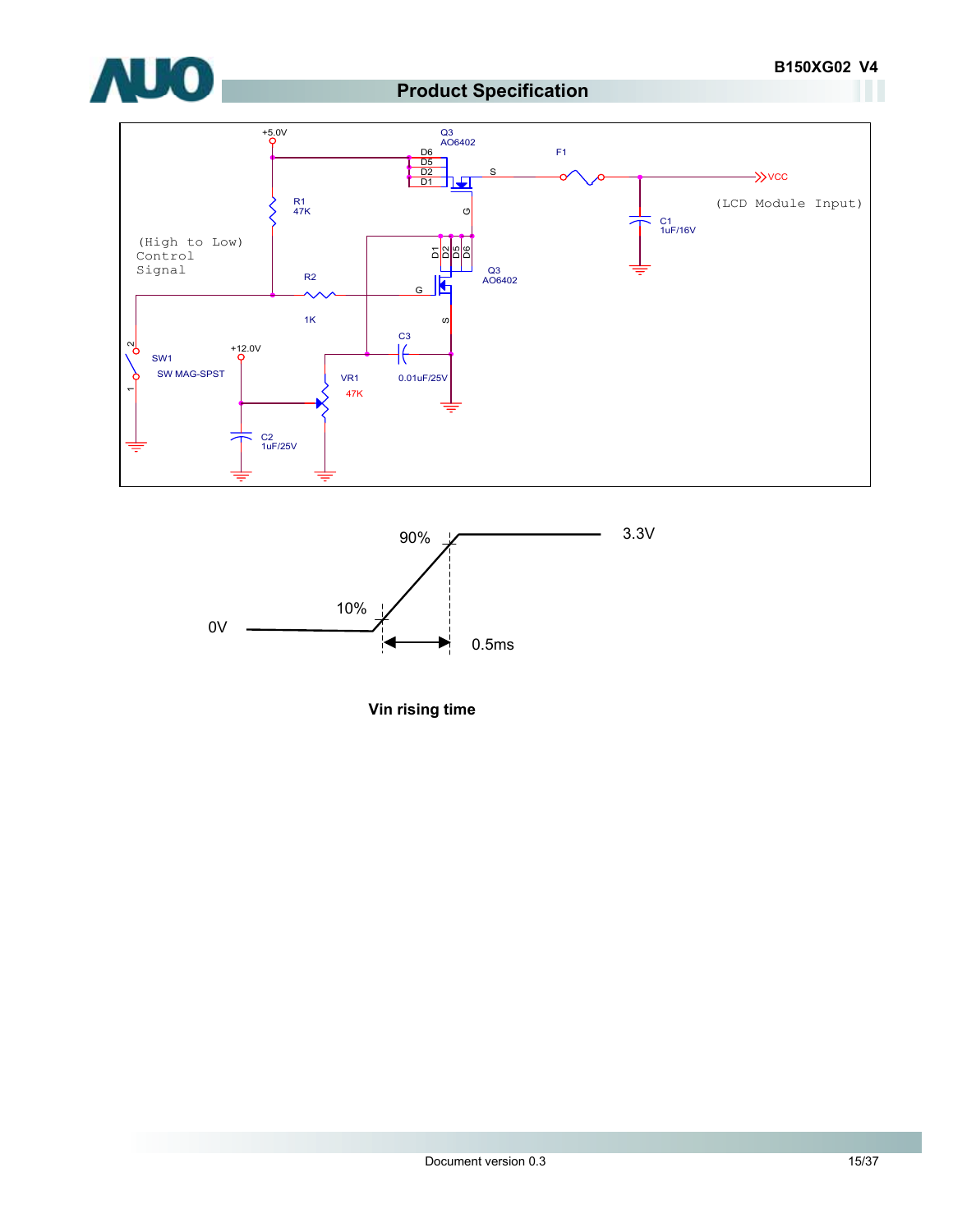

## **5.1.2 Signal Electrical Characteristics**

Input signals shall be low or Hi-Z state when VDD is off.

It is recommended to refer the specifications of THC63LVDF84A(Thine Electronics Inc.) in detail.

#### Signal electrical characteristics are as follows;

| <b>Parameter</b> | <b>Condition</b>                                 | Min    | <b>Max</b> | Unit |
|------------------|--------------------------------------------------|--------|------------|------|
| Vth              | Differential Input High<br>Threshold (Vcm=+1.2V) |        | 100        | [mV] |
| Vtl              | Differential Input Low<br>Threshold (Vcm=+1.2V)  | $-100$ |            | [mV] |
| Vcm              | Differential Input<br>Common Mode Voltage        | 1.125  | 1.375      | [V]  |

Note: LVDS Signal Waveform

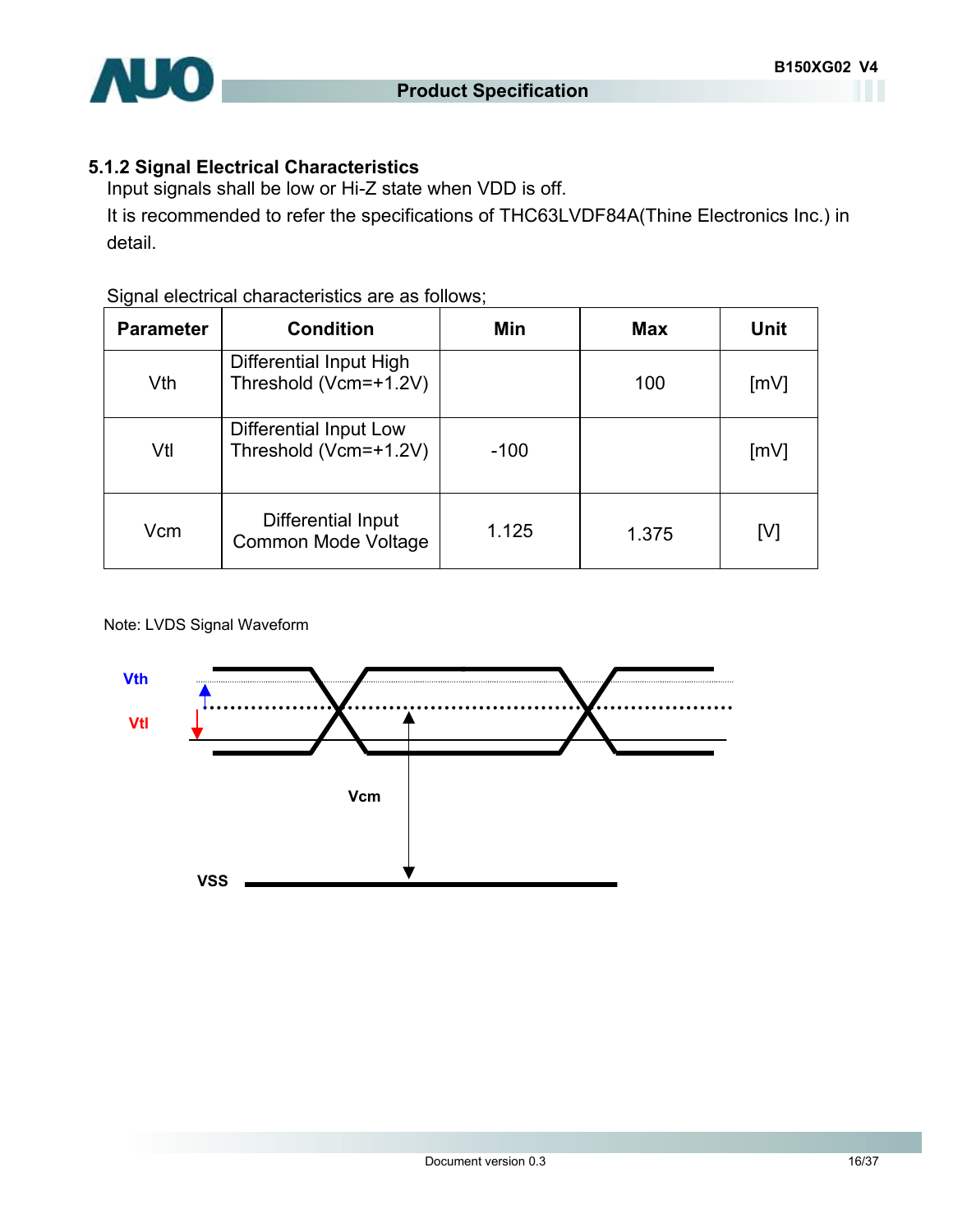

## **5.2 Backlight Unit**

Parameter guideline for CCFL Inverter

| <b>Parameter</b>                 | Min- | <b>Typ</b> | Max- | <b>Units</b>         | <b>Condition</b>    |
|----------------------------------|------|------------|------|----------------------|---------------------|
| <b>White Luminance</b>           |      |            |      |                      |                     |
| 5 points average                 |      | 170        |      | [cd/m <sup>2</sup> ] | $(Ta=25^{\circ}C)$  |
| CCFL current(ICFL)               |      | 6.0        | 7.0  | [MA]                 | $(Ta=25^{\circ}C)$  |
|                                  |      |            |      | rms                  | Note 2              |
| <b>CCFL Frequency(FCFL)</b>      | 50   |            | 60   | [KHz]                | $(Ta=25^{\circ}C)$  |
|                                  |      |            |      |                      | Note $3,4$          |
| <b>CCFL Ignition Voltage(Vs)</b> | 1560 |            |      | [Volt]               | $(Ta = 0^{\circ}C)$ |
|                                  |      |            |      | rms                  | Note 5              |
| <b>CCFL Voltage (Reference)</b>  | 585  | 650        | 715  | [Volt]               | $(Ta=25^{\circ}C)$  |
| (VCFL)                           |      |            |      | rms                  | Note 6              |
| <b>CCFL Power consumption</b>    |      | 3.9        | 5    | [Watt]               | $(Ta=25^{\circ}C)$  |
| (PCFL)                           |      |            |      |                      | Note 6              |

Note 1: Typ are AUO recommended Design Points.

\*1 All of characteristics listed are measured under the condition using the AUO Test inverter.

\*2 In case of using an inverter other than listed, it is recommended to check the inverter carefully. Sometimes, interfering noise stripes appear on the screen, and substandard luminance or flicker at low power may happen.

\*3 In designing an inverter, it is suggested to check safety circuit very carefully. Impedance of CFL, for instance, becomes more than 1 [M ohm] when CFL is damaged.

\*4 Generally, CFL has some amount of delay time after applying kick-off voltage. It is recommended to keep on applying kick-off voltage for 1 [Sec] until discharge.

\*5 CFL discharge frequency must be carefully chosen so as not to produce interfering noise stripes on the screen.

\*6 Reducing CFL current increases CFL discharge voltage and generally increases CFL discharge frequency. So all the parameters of an inverter should be carefully designed so as not to produce too much leakage current from high-voltage output of the inverter.

Note 2: It should be employed the inverter which has "Duty Dimming", if ICFL is less than 4mA.

Note 3: CFL discharge frequency should be carefully determined to avoid interference between inverter and TFT LCD.

Note 4: The frequency range will not affect to lamp life and reliability characteristics.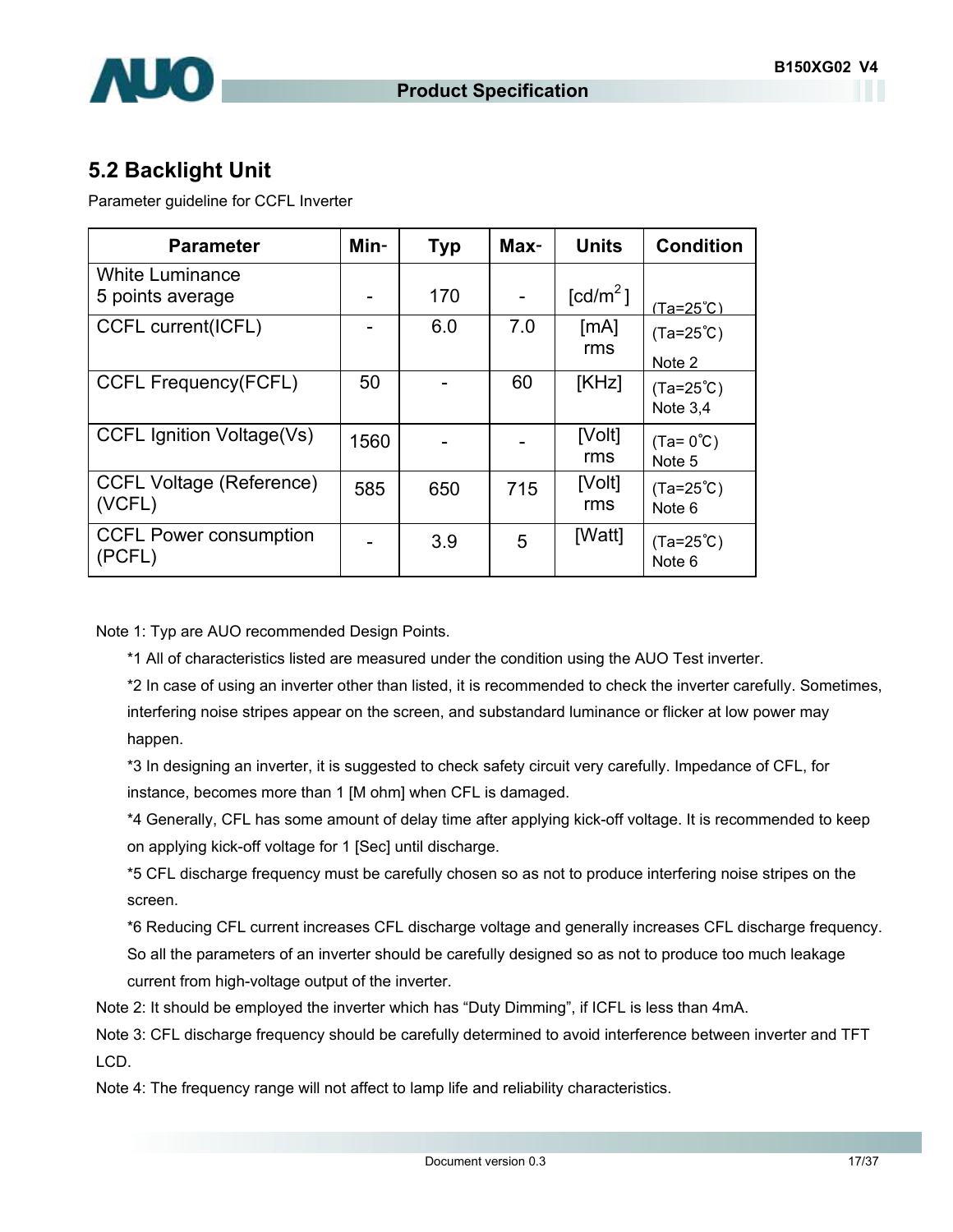

Note 5: CFL inverter should be able to give out a power that has a generating capacity of over 1,560 voltage. Lamp unit needs 1,560 voltage minimum for ignition.

Note 6: Calculator value for reference (ICFL×VCFL=PCFL)

Note 7: Requirements for a system inverter design, which is intended to have a better display performance, a

better power efficiency and a more reliable lamp, are following.

It shall help increase the lamp lifetime and reduce leakage current.

a. The asymmetry rate of the inverter waveform should be less than 10%.

b. The distortion rate of the waveform should be within  $\sqrt{2}$   $\pm$ 0%.

\* Inverter output waveform had better be more similar to ideal sine wave.



\* Asymmetry rate:  
\n
$$
|I_{p} - I_{-p}| / I_{rms} * 100\%
$$
\n\* Distortion rate  
\n
$$
I_{p} (or I_{-p}) / I_{rms}
$$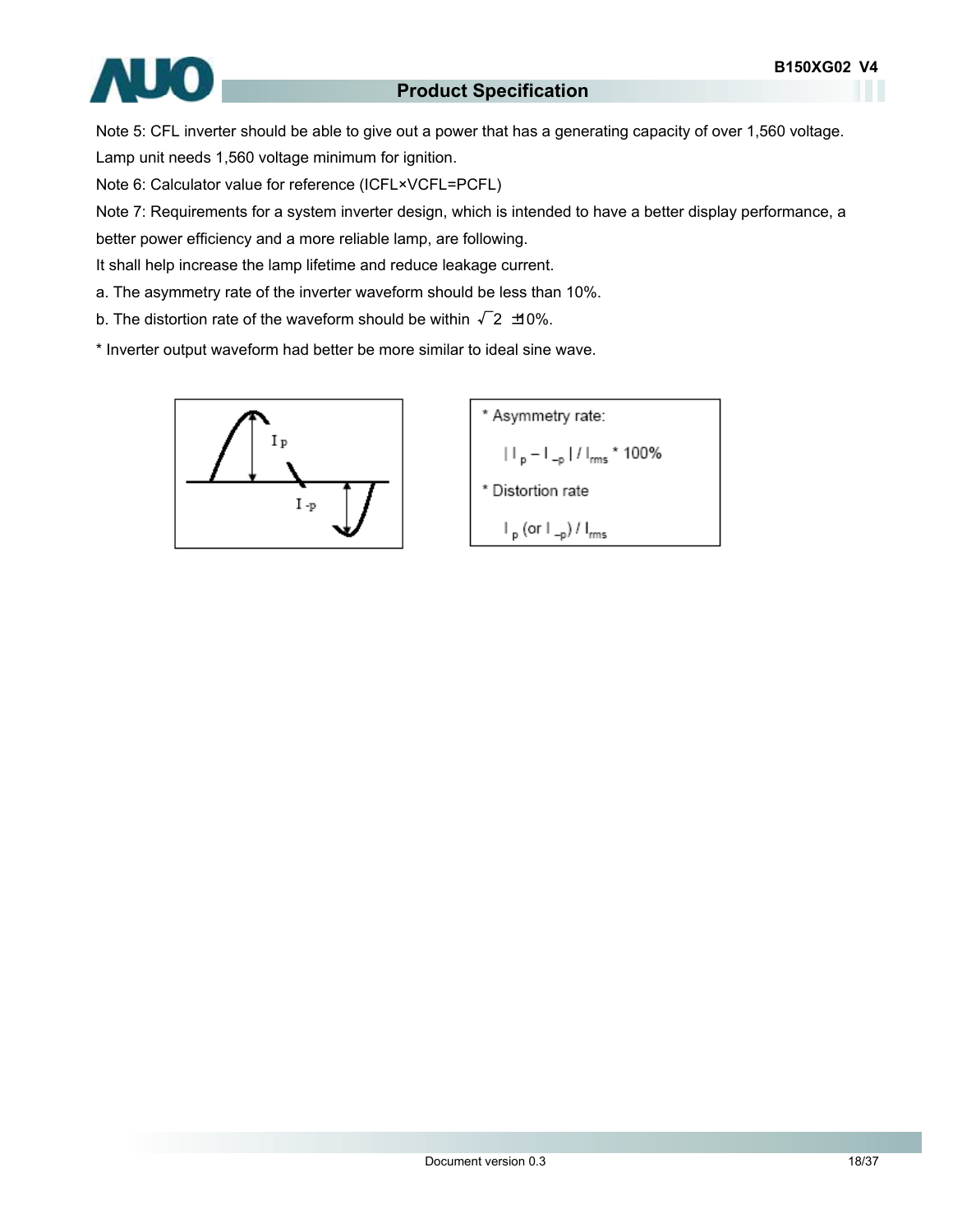

## **6. Signal Characteristic**

## **6.1 Pixel Format Image**

Following figure shows the relationship of the input signals and LCD pixel format.

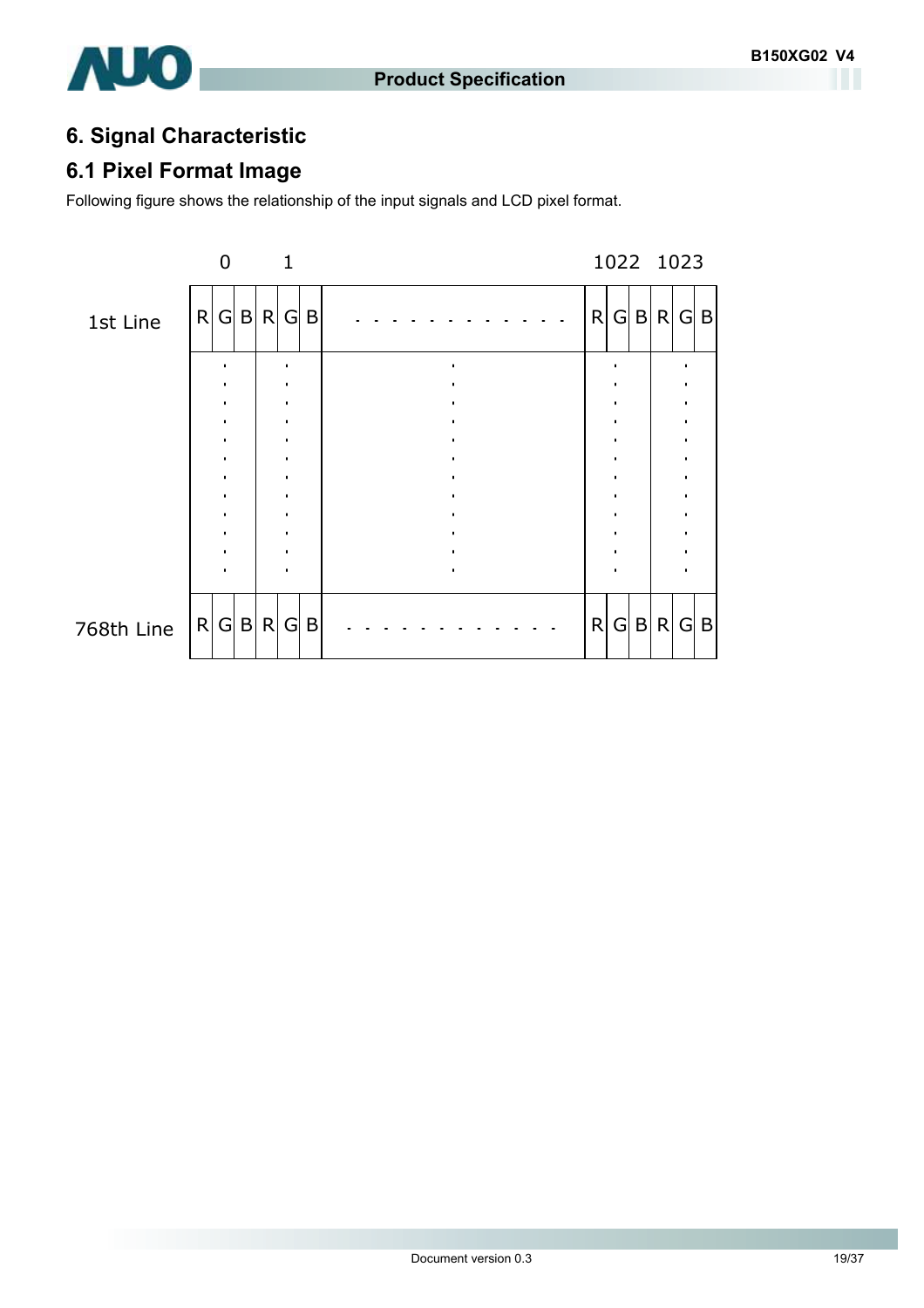

## **6.2 The input data format**



| <b>Signal Name</b>              | <b>Description</b>             |                                                                |
|---------------------------------|--------------------------------|----------------------------------------------------------------|
| RED <sub>5</sub><br>RED4        | Red Data 5 (MSB)<br>Red Data 4 | Red-pixel Data<br>Each red pixel's brightness data consists of |
| RED <sub>3</sub>                | Red Data 3                     | these 6 bits pixel data.                                       |
| RED <sub>2</sub>                | Red Data 2                     |                                                                |
| RED1                            | Red Data 1                     |                                                                |
| RED <sub>0</sub>                | Red Data 0 (LSB)               |                                                                |
|                                 |                                |                                                                |
|                                 | Red-pixel Data                 |                                                                |
| <b>GREEN 5</b>                  | Green Data 5 (MSB)             | Green-pixel Data                                               |
| <b>GREEN 4</b>                  | Green Data 4                   | Each green pixel's brightness data consists of                 |
| <b>GREEN 3</b>                  | Green Data 3                   | these 6 bits pixel data.                                       |
| <b>GREEN 2</b>                  | Green Data 2                   |                                                                |
| <b>GREEN1</b><br><b>GREEN 0</b> | Green Data 1                   |                                                                |
|                                 | Green Data 0 (LSB)             |                                                                |
|                                 | Green-pixel Data               |                                                                |
| <b>BLUE 5</b>                   | Blue Data 5 (MSB)              | <b>Blue-pixel Data</b>                                         |
| <b>BLUE 4</b>                   | Blue Data 4                    | Each blue pixel's brightness data consists of                  |
| <b>BLUE 3</b>                   | <b>Blue Data 3</b>             | these 6 bits pixel data.                                       |
| <b>BLUE 2</b>                   | <b>Blue Data 2</b>             |                                                                |
| <b>BLUE 1</b>                   | <b>Blue Data 1</b>             |                                                                |
| BLUE 0                          | Blue Data 0 (LSB)              |                                                                |
|                                 | <b>Blue-pixel Data</b>         |                                                                |
| <b>DTCLK</b>                    | Data Clock                     | The typical frequency is 68.9 MHZ The signal                   |
|                                 |                                | is used to strobe the pixel data and DSPTMG                    |
|                                 |                                | signals. All pixel data shall be valid at the falling          |
|                                 |                                | edge when the DSPTMG signal is high.                           |
| <b>DSPTMG</b>                   | <b>Display Timing</b>          | This signal is strobed at the falling edge of                  |
|                                 |                                | -DTCLK. When the signal is high, the pixel data                |
|                                 |                                | shall be valid to be displayed.                                |
| <b>VSYNC</b>                    | <b>Vertical Sync</b>           | The signal is synchronized to -DTCLK.                          |
| <b>HSYNC</b>                    | <b>Horizontal Sync</b>         | The signal is synchronized to -DTCLK.                          |

Note: Output signals from any system shall be low or Hi-Z state when VDD is off.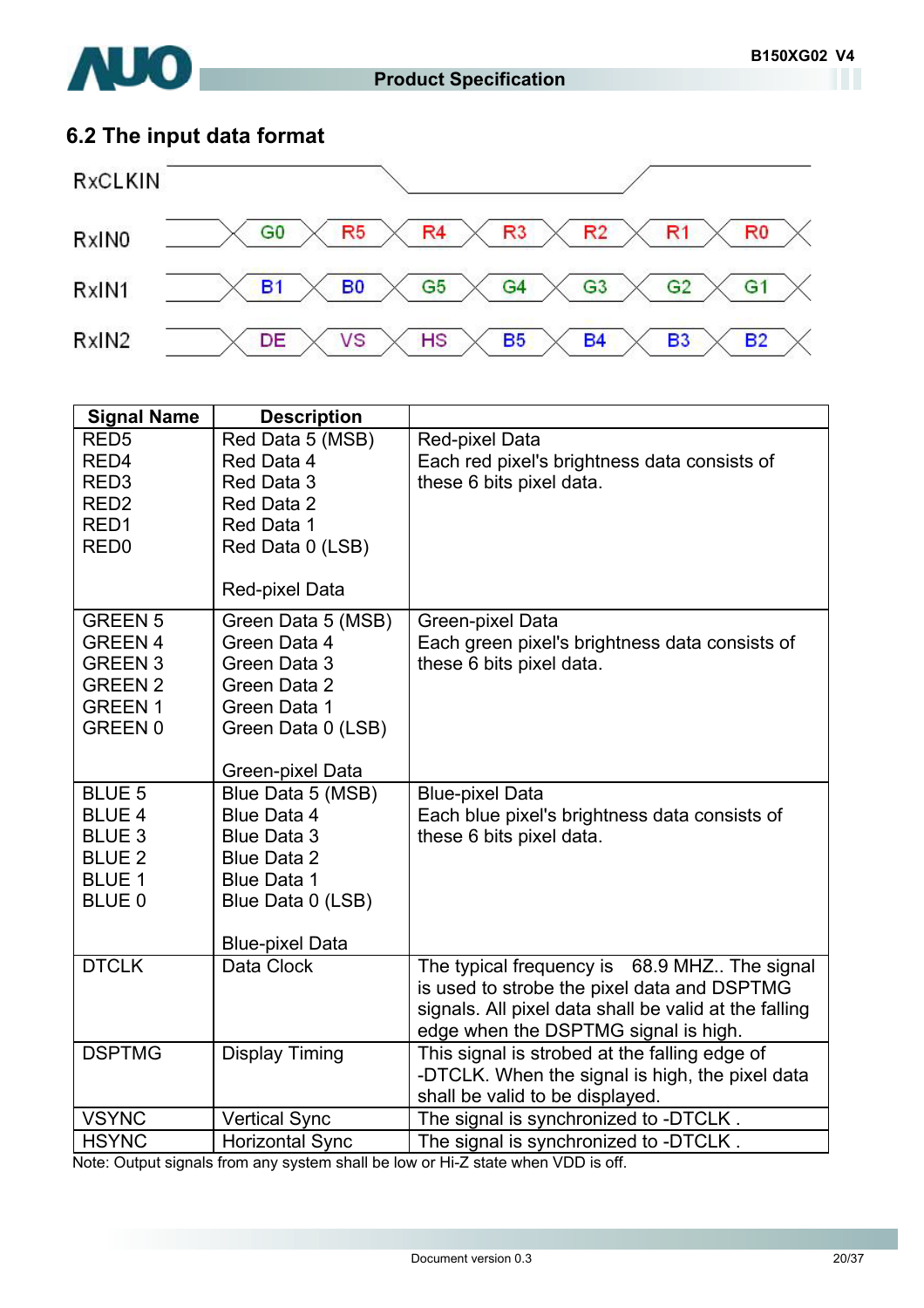

## **6.3 Signal Description**

The LVDS receiver equipped in this LCD module is compatible with SN75LVDS86 standard. LVDS is a differential signal technology for LCD interface and high speed data transfer device. Transmitter shall be SN75LVDS84 (negative edge sampling) or compatible**.** 

| PIN#           | <b>Signal Name</b>  | <b>Description</b>                                              |
|----------------|---------------------|-----------------------------------------------------------------|
| 1              | <b>GND</b>          | Ground                                                          |
| $\overline{2}$ | <b>VDD</b>          | +3.3V Power Supply                                              |
| 3              | <b>VDD</b>          | +3.3V Power Supply                                              |
| 4              | <b>VEDID</b>        | +3.3V EDID Power                                                |
| 5              | <b>NC</b>           | No Connection (For AUO test)                                    |
| 6              | CLK <sub>EDID</sub> | <b>EDID Clock Input</b>                                         |
| $\overline{7}$ | <b>DATAEDID</b>     | <b>EDID Data Input</b>                                          |
| 8              | RxIN0-              | LVDS differential data input(Red0-Red5, Green0)                 |
| 9              | RxIN0+              | LVDS differential data input(Red0-Red5, Green0)                 |
| 10             | <b>GND</b>          | Ground                                                          |
| 11             | RxIN1-              | LVDS differential data input (Green1-Green5, Blue0-Blue1)       |
| 12             | RxIN1+              | LVDS differential data input (Green1-Green5, Blue0-Blue1)       |
| 13             | <b>GND</b>          | Ground                                                          |
| 14             | RxIN2-              | LVDS differential data input(Blue2-Blue5, Hsync, Vsync, DSPTMG) |
| 15             | RxIN2+              | LVDS differential data input(Blue2-Blue5, Hsync, Vsync, DSPTMG) |
| 16             | <b>GND</b>          | Ground                                                          |
| 17             | RxCLKIN-            | LVDS differential clock input                                   |
| 18             | RxCLKIN+            | LVDS differential clock input                                   |
| 19             | <b>GND</b>          | Ground                                                          |
| 20             | <b>GND</b>          | Ground                                                          |
| 21             | <b>NC</b>           | No Connection (For AUO test)                                    |
| 22             | <b>NC</b>           | No Connection (For AUO test)                                    |
| 23             | <b>NC</b>           | No Connection (For AUO test)                                    |
| 24             | <b>NC</b>           | No Connection (For AUO test)                                    |
| 25             | <b>NC</b>           | No Connection (For AUO test)                                    |
| 26             | <b>NC</b>           | No Connection (For AUO test)                                    |
| 27             | <b>NC</b>           | No Connection (For AUO test)                                    |
| 28             | <b>NC</b>           | No Connection (For AUO test)                                    |
| 29             | <b>NC</b>           | No Connection (For AUO test)                                    |
| 30             | <b>NC</b>           | No Connection (For AUO test)                                    |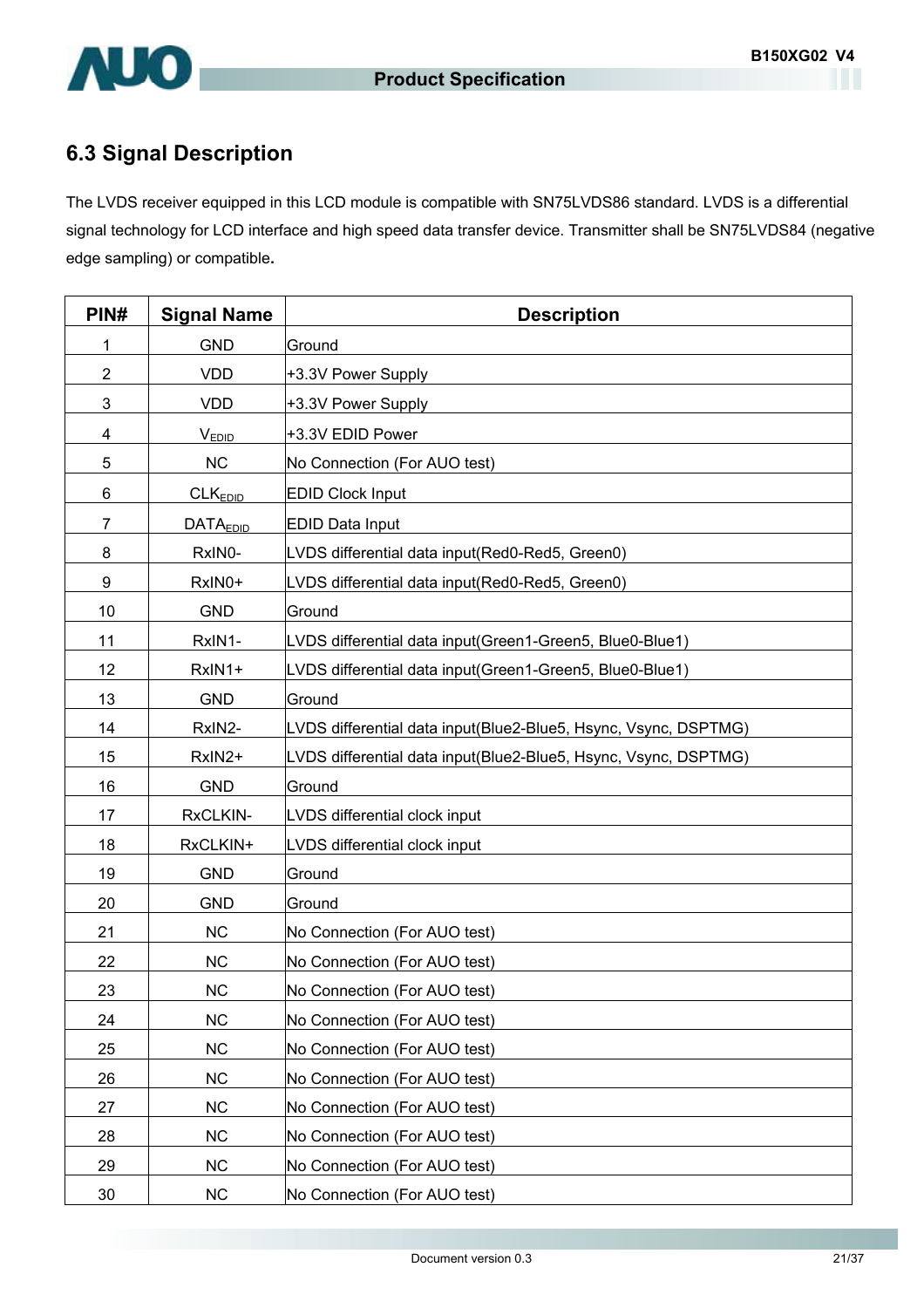

# **AUO**

#### **Product Specification**



Note1: Start from right side

Note2: Please follow PSWG.

Note3: Input signals shall be low or Hi-Z state when VDD is off.

Internal circuit of LVDS inputs are as following.

The module uses a 100ohm resistor between positive and negative data lines of each receiver input

| <b>Signal Input</b> |              | SN75LVDS86 or Compatible |
|---------------------|--------------|--------------------------|
| Pin No.             |              |                          |
| 8<br>RxIN0-         | R            |                          |
| 9 RxIN0+            |              |                          |
| 11 RxIN1-           | $\mathsf{R}$ |                          |
| 12 RxIN1+           |              |                          |
| 14 RxIN2-           | $\mathsf{R}$ |                          |
| 15 RxIN2+           |              |                          |
| 17 RxCLKIN-         | $\mathsf{R}$ |                          |
| 18 RxCLKIN+         |              |                          |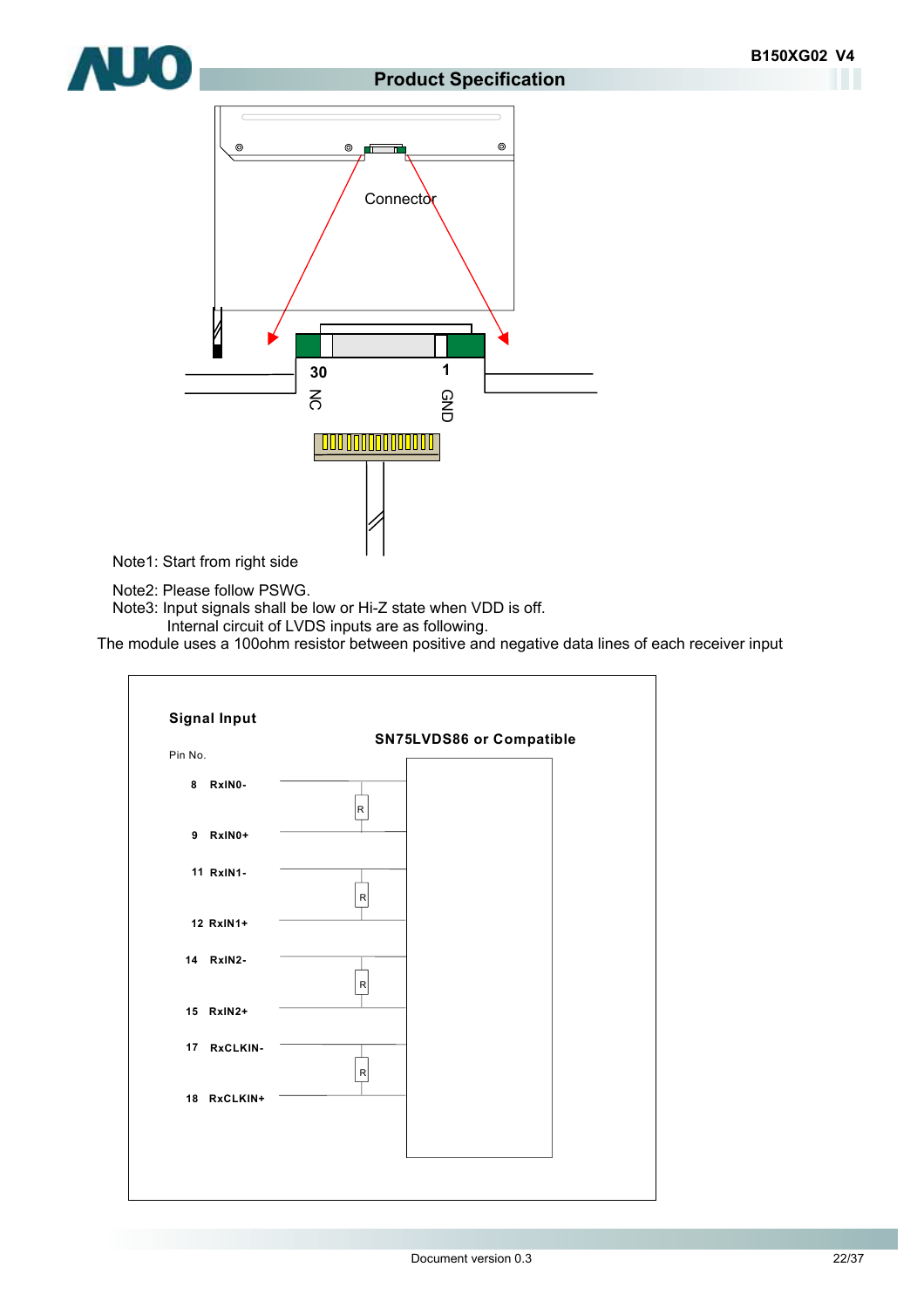

## **6.4 Interface Timing**

#### **6.4.1 Timing Characteristics**

Basically, interface timings should match the 1024x768 /60Hz manufacturing guide line timing.

| <b>Parameter</b>          |          | Symbol                  | Min.                     | Typ. | Max.                         | <b>Unit</b>             |
|---------------------------|----------|-------------------------|--------------------------|------|------------------------------|-------------------------|
| Frame Rate                |          |                         | 55                       | 60   |                              | Hz                      |
| Clock frequency           |          | $1/\top_{\text{Clock}}$ | 50                       | 65   | 68                           | <b>MHz</b>              |
|                           | Period   | Tv                      | 774                      | 806  | 1024                         |                         |
| Vertical                  | Active   | T <sub>VD</sub>         | $\overline{\phantom{a}}$ | 768  | -                            | $T_{Line}$              |
| Section                   | Blanking | $T_{VB}$                | 6                        | 38   | 256                          |                         |
| Horizontal                | Period   | Tн                      | 1054                     | 1344 | 1648                         |                         |
|                           | Active   | T <sub>HD</sub>         | $\overline{\phantom{a}}$ | 1024 | $\qquad \qquad \blacksquare$ | $T_{\text{Clock}}$      |
| Section                   | Blanking | $T_{HB}$                | 30                       | 320  | 624                          |                         |
| End-frame checking period |          | tEF                     |                          | 2    |                              | $\mathsf{T}_\mathsf{H}$ |
| DE checking period        |          | tDE                     |                          | 4    |                              | $\mathsf{T}_\mathsf{H}$ |

**Note** : DE mode only

#### **6.4.2 Timing diagram**

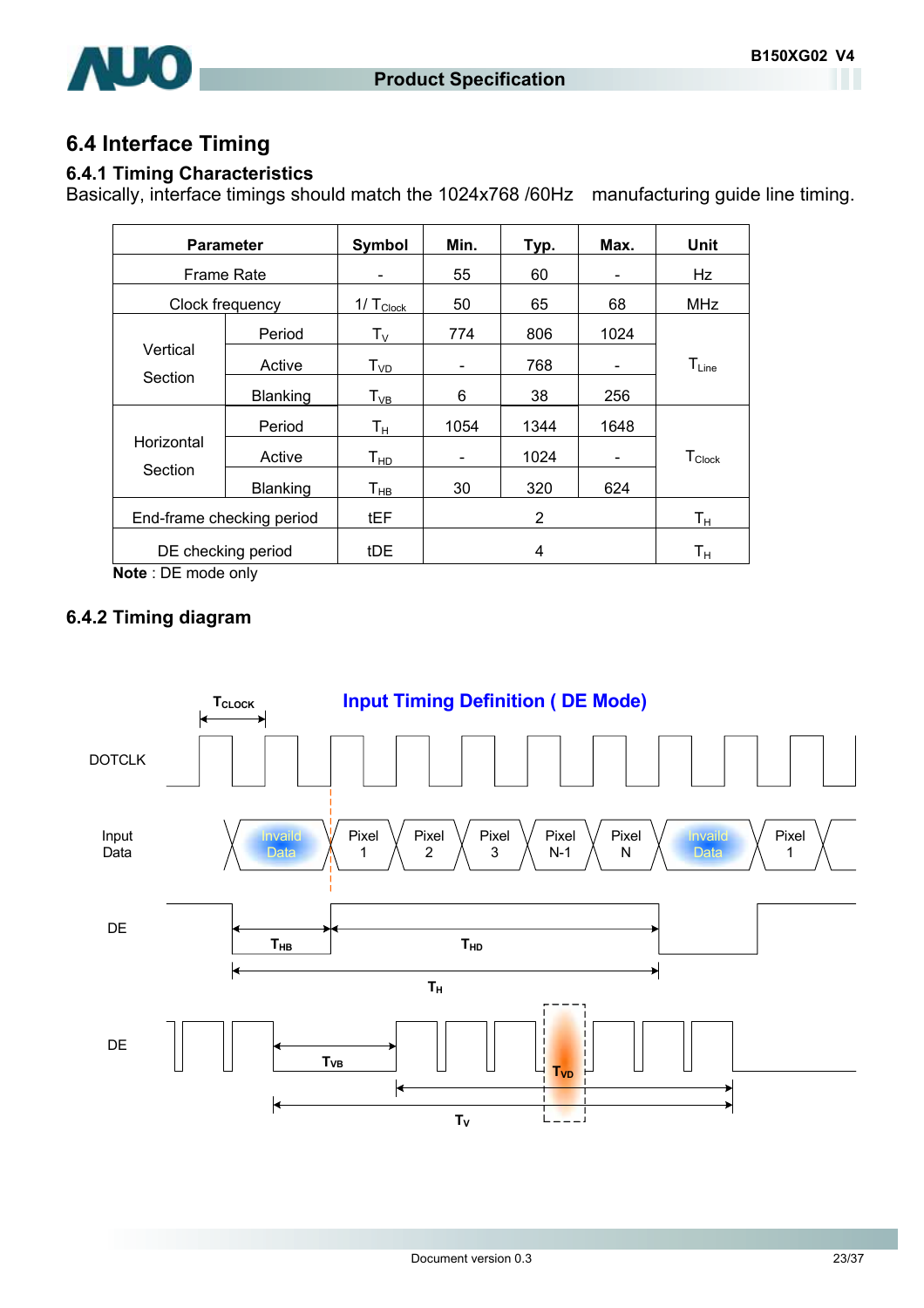

## **6.5 Power ON/OFF Sequence**

VDD power and lamp on/off sequence is as follows. Interface signals are also shown in the chart. Signals from any system shall be Hi-Z state or low level when VDD is off.



#### **Power Sequence Timing**

| <b>Parameter</b> | Min. | Typ. | Max. | <b>Units</b> |
|------------------|------|------|------|--------------|
| T1               | 0.5  |      | 10   | (ms)         |
| T <sub>2</sub>   | 0    |      | 50   | (ms)         |
| T <sub>3</sub>   | 0    |      | 50   | (ms)         |
| T <sub>4</sub>   | 400  |      |      | (ms)         |
| T <sub>5</sub>   | 200  |      |      | (ms)         |
| T <sub>6</sub>   | 200  |      |      | (ms)         |
| T7               |      |      | 10   | (ms)         |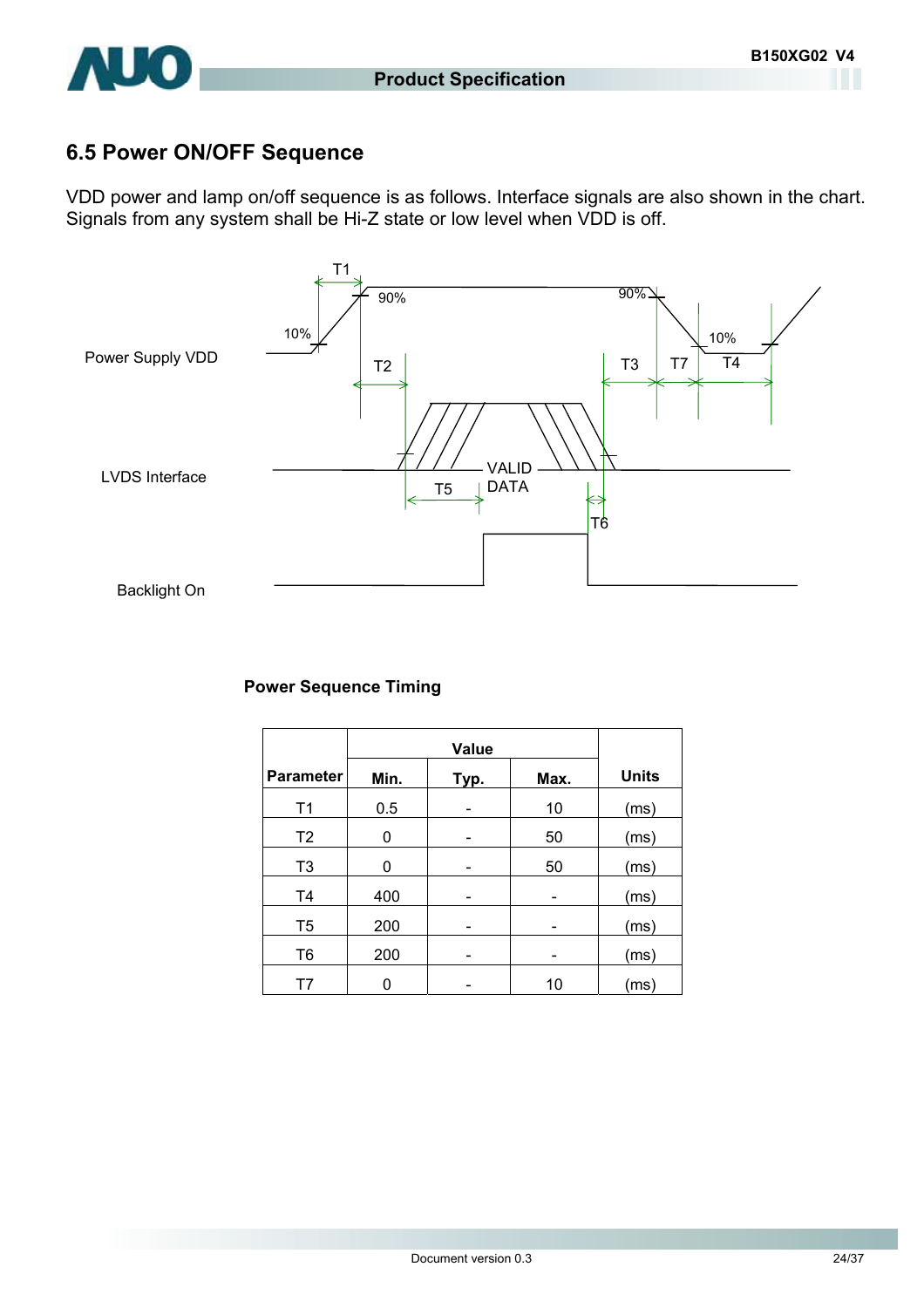

## **7. Connector & Pin Assignment**

Physical interface is described as for the connector on module.

These connectors are capable of accommodating the following signals and will be following components.

## **7.1 TFT LCD Module**

| <b>Connector Name / Designation</b> | <b>For Signal Connector</b>  |
|-------------------------------------|------------------------------|
| Manufacturer                        | JAE or compatible            |
| Type / Part Number                  | FI-XB30SL-HF10 or compatible |
| <b>Mating Housing/Part Number</b>   | FI-X30M, FI-X30C or FI-X30H  |

#### **7.2 Backlight Unit**

Physical interface is described as for the connector on module.

These connectors are capable of accommodating the following signals and will be following components.

| <b>Connector Name / Designation</b> | <b>For Lamp Connector</b> |
|-------------------------------------|---------------------------|
| Manufacturer                        | <b>JST</b>                |
| Type / Part Number                  | <b>BHSR-02VS-1</b>        |
| Mating Type / Part Number           | SM02B-BHSS-1-TB           |

#### **7.3 Signal for Lamp connector**

| Pin# | Cable color | <b>Signal Name</b> |  |
|------|-------------|--------------------|--|
|      | Red         | Lamp High Voltage  |  |
|      | White       | Lamp Low Voltage   |  |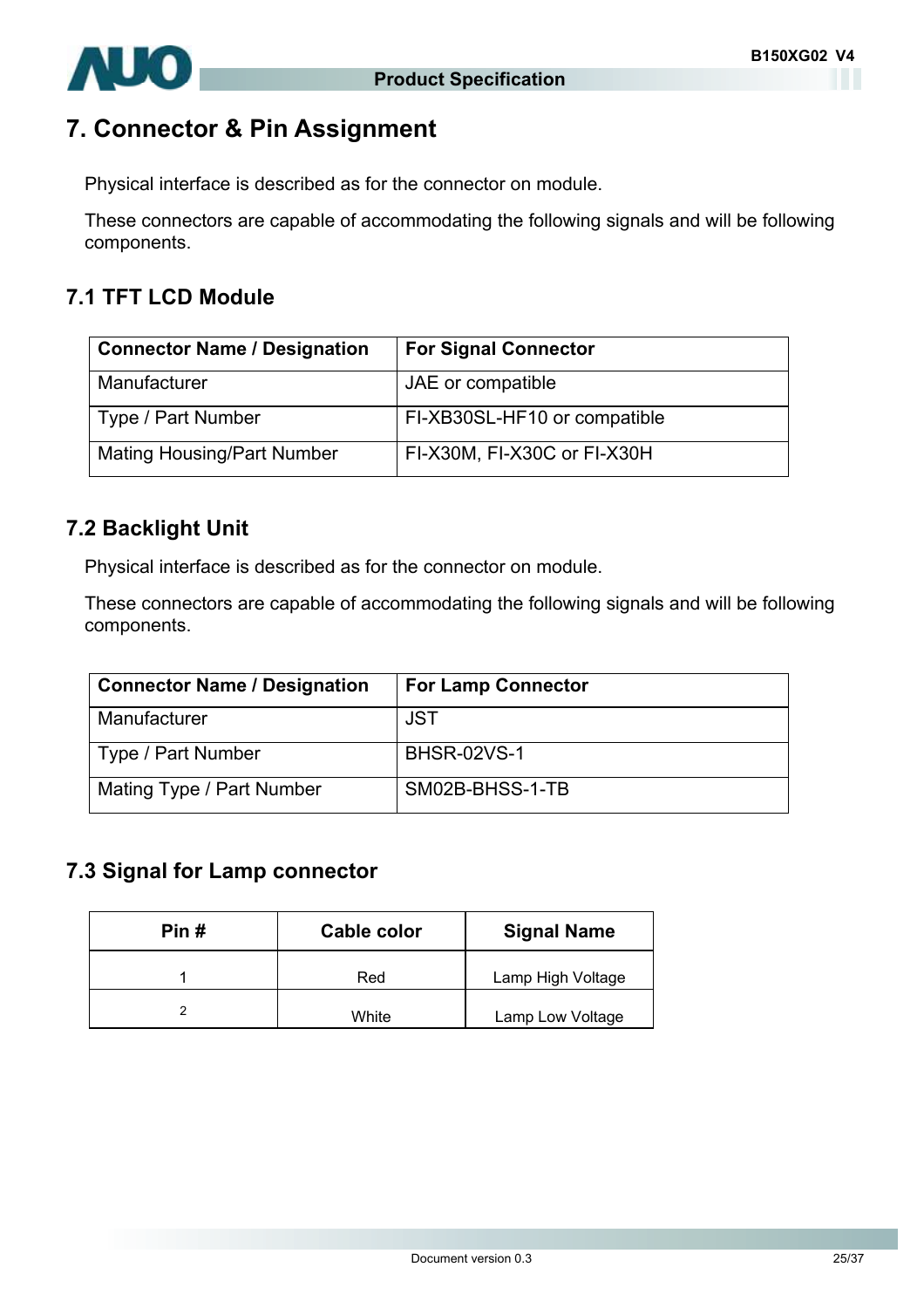

## **8. Vibration and Shock Test**

## **8.1 Vibration Test**

#### **Test Spec:**

- Test method: Non-Operation
- Acceleration: 1.5G
- Frequency: 10 500Hz Random
- Sweep:  $30$  Minutes each Axis  $(X, Y, Z)$

## **8.2 Shock Test Spec:**

#### **Test Spec:**

- Test method: Non-Operation
- Acceleration: 220 G, Half sine wave
- Active time: 2 ms
- Pulse: X, Y, Z .one time for each side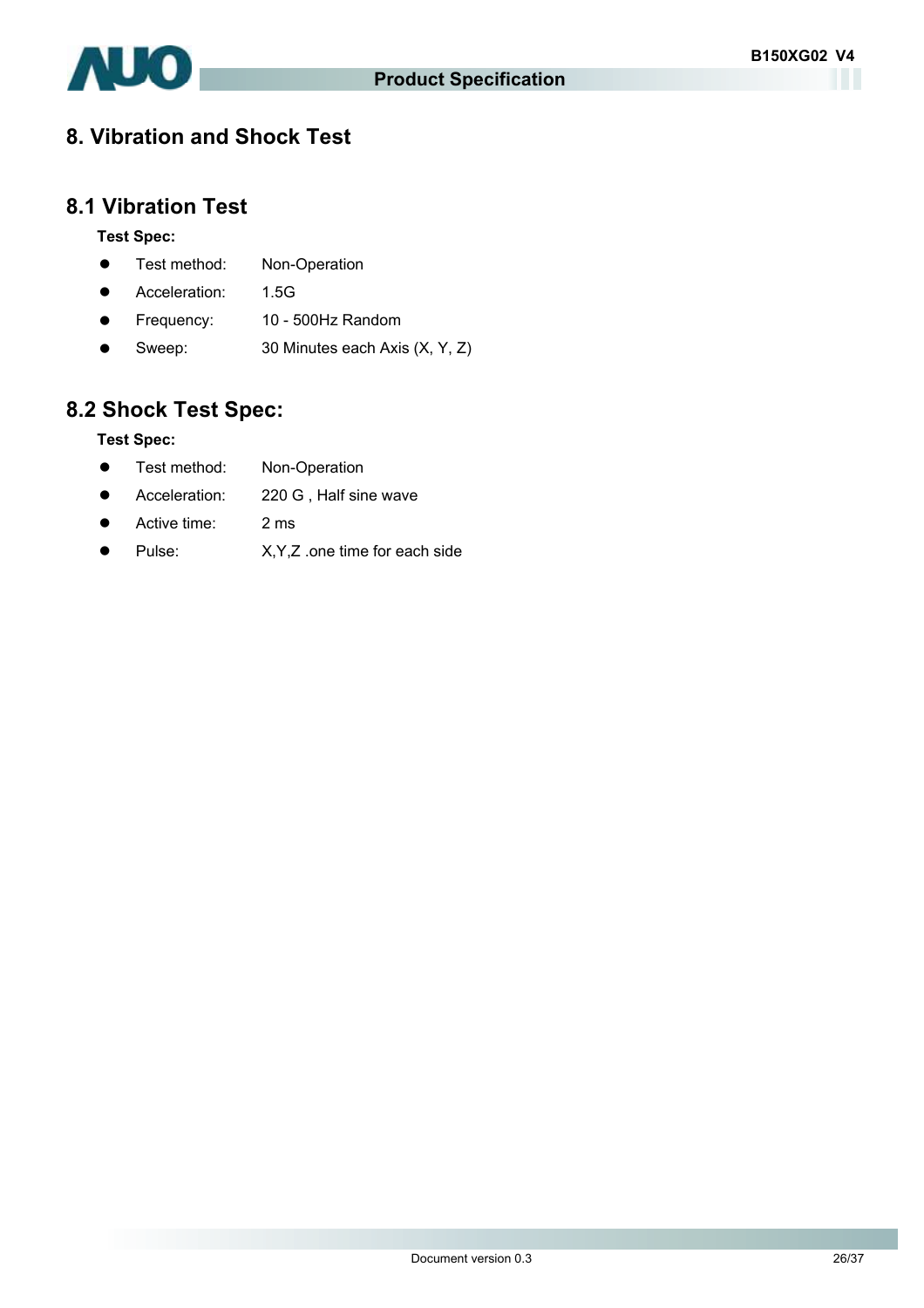

## **9. Reliability**

| <b>Items</b>                             | <b>Required Condition</b>                                                                                    | <b>Note</b> |
|------------------------------------------|--------------------------------------------------------------------------------------------------------------|-------------|
| Temperature<br><b>Humidity Bias</b>      | 40°C/90%,300Hr                                                                                               |             |
| <b>High Temperature</b><br>Operation     | 50°C/Dry,300Hr                                                                                               |             |
| Low Temperature<br>Operation             | $0^{\circ}$ C,300Hr                                                                                          |             |
| On/Off Test                              | 25°C, 150hrs (ON/10 sec. OFF/10sec., 10,000 cycles)                                                          |             |
| <b>Hot Storage</b>                       | 60°C/35% RH ,250 hours                                                                                       |             |
| <b>Cold Storage</b>                      | -20℃/50% RH ,250 hours                                                                                       |             |
| <b>Thermal Shock Test</b>                | -20°C/30 min ,60°C/30 min 100 cycles                                                                         |             |
| <b>Hot Start Test</b>                    | 50°C/1 Hr min. power on/off per 5 minutes, 5 times                                                           |             |
| <b>Cold Start Test</b>                   | $0^{\circ}$ C/1 Hr min. power on/off per 5 minutes, 5 times                                                  |             |
| <b>Shock Test</b><br>(Non-Operating)     | 220G, 2ms, Half-sine wave                                                                                    |             |
| <b>Vibration Test</b><br>(Non-Operating) | Random vibration, 1.5 G zero-to-peak, 10 to 500 Hz,<br>30 mins in each of three mutually perpendicular axes. |             |
| ESD                                      | Contact :<br><b>BKV</b> / operation<br>Air :<br>±15KV / operation                                            | Note 1      |
| Room temperature<br>Test                 | 25°C, 2000 hours, Operating with loop pattern                                                                |             |

Note1: According to EN61000-4-2 , ESD class B: Some performance degradation allowed. No data lost

. Self-recoverable. No hardware failures.

Note2: CCFL Life time: 10,000 hours minimum under normal module usage.

Note3: MTBF (Excluding the CCFL): 30,000 hours with a confidence level 90%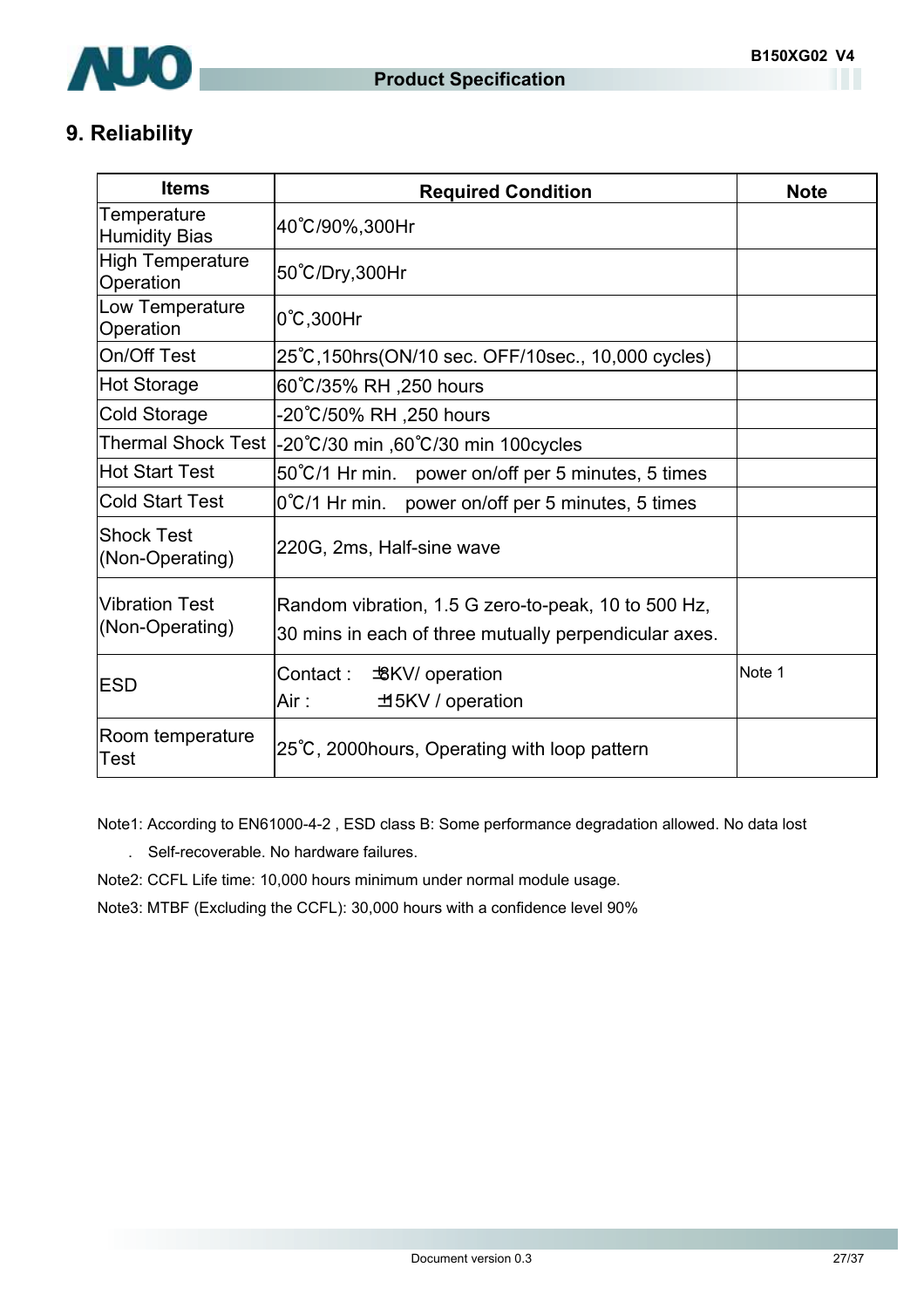**AUO** 

**Product Specification**

**B150XG02 V4**

- **10. Mechanical Characteristics**
- **10.1 LCM Outline Dimension**

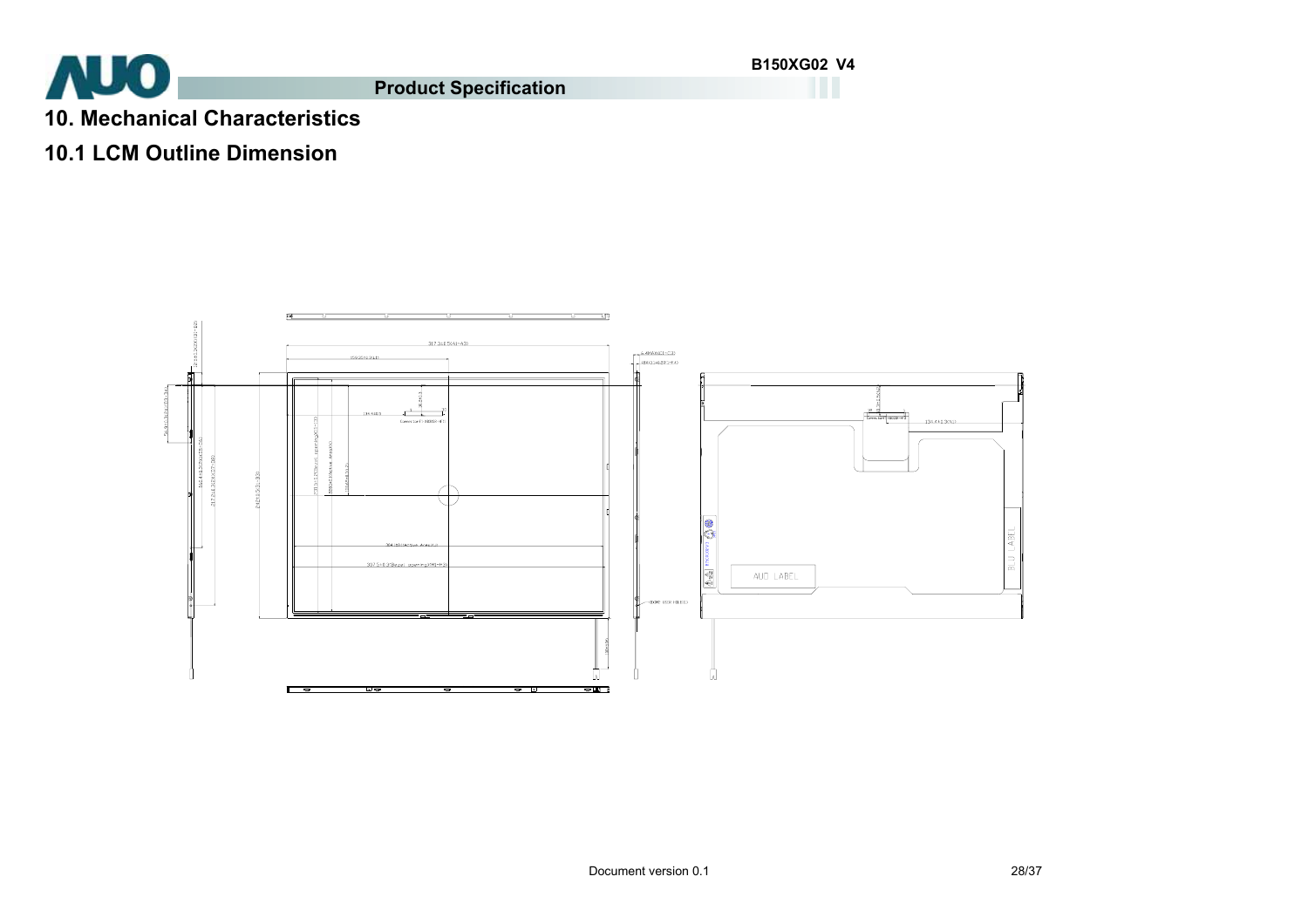

## **10.2 Screw Hole Depth and Center Position**

Screw hole minimum depth, from side surface =2.5 mm (See drawing)

Screw hole center location, from front surface =  $3.1 \pm 0.3$ mm (See drawing) Screw Torque: Maximum 2.5 kgf-cm

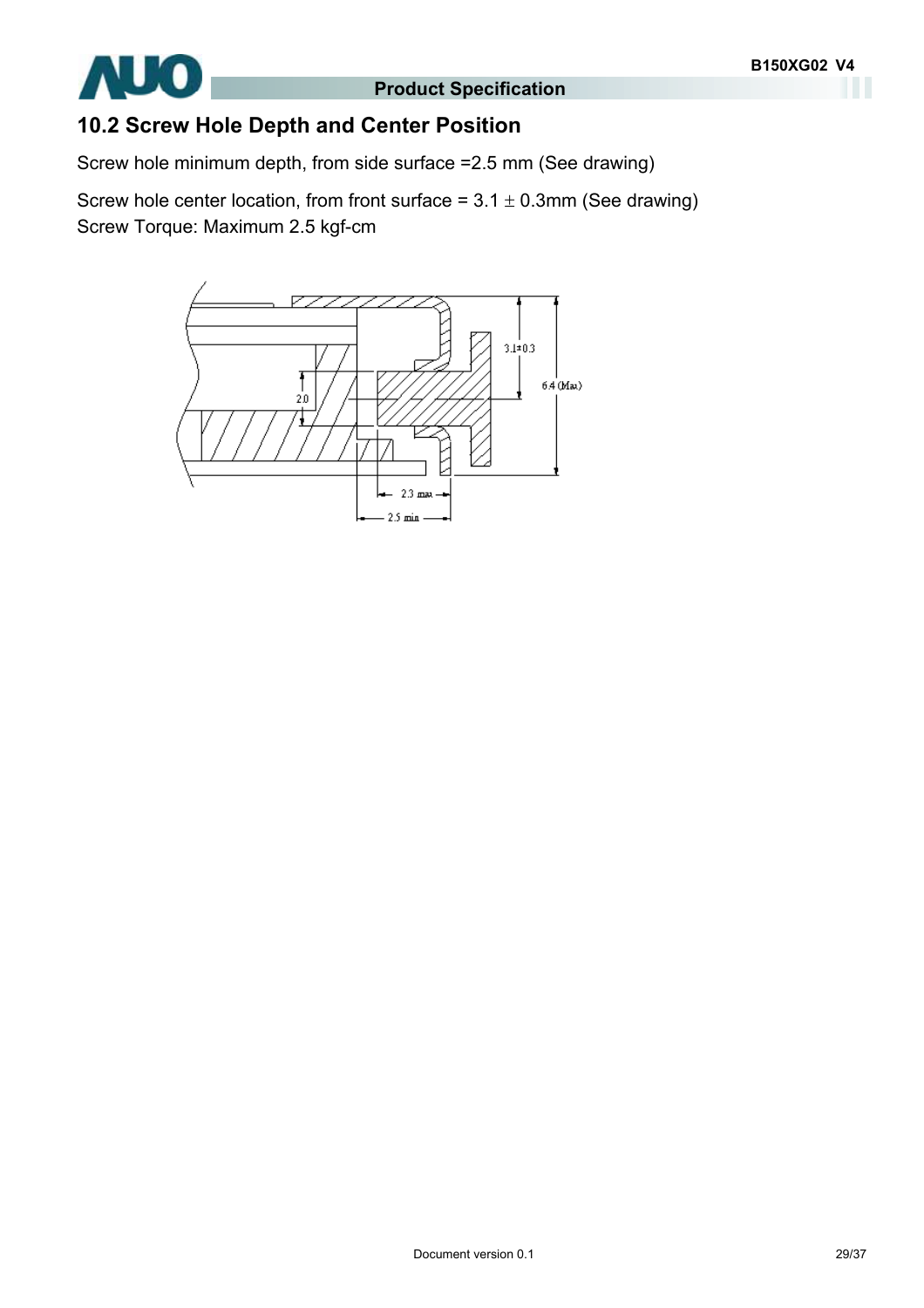

## **11.1 Shipping Label Format**



#### **Note 1:**

| <b>IC Combination</b>                                 | Control<br>Code | H/W |
|-------------------------------------------------------|-----------------|-----|
| Source IC: MEC MNF816BG-RD<br>Gate IC: TSB JBT6LA2-AS | <b>OAXXX</b>    | OΑ  |
| Source NT 3960G<br>Gate IC: NT 3955                   | 1AXXX           | 1Α  |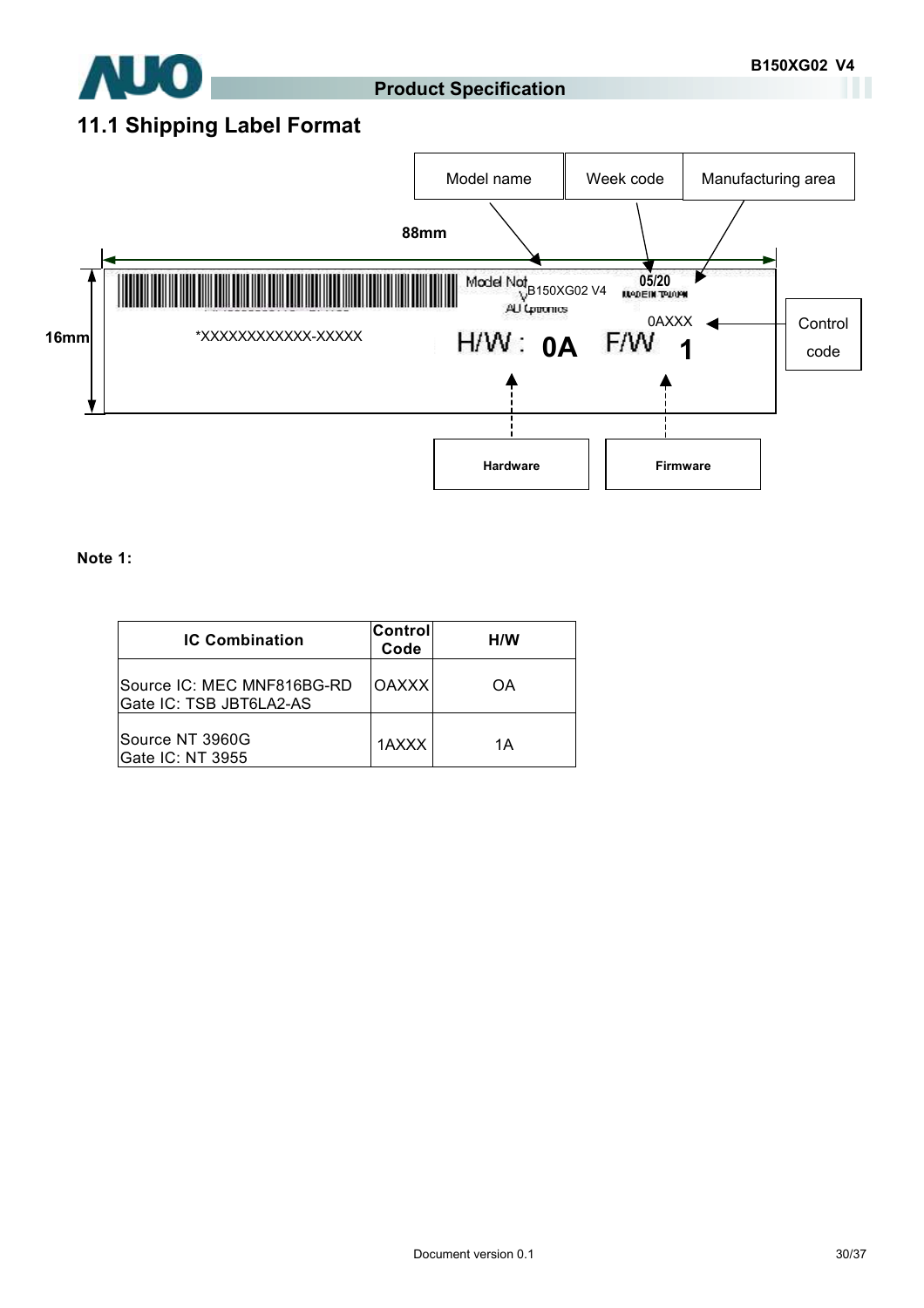

## **11.2. Carton package**

The outside dimension of carton is 480 (L)mm x 390 (W)mm x 340 (H)mm

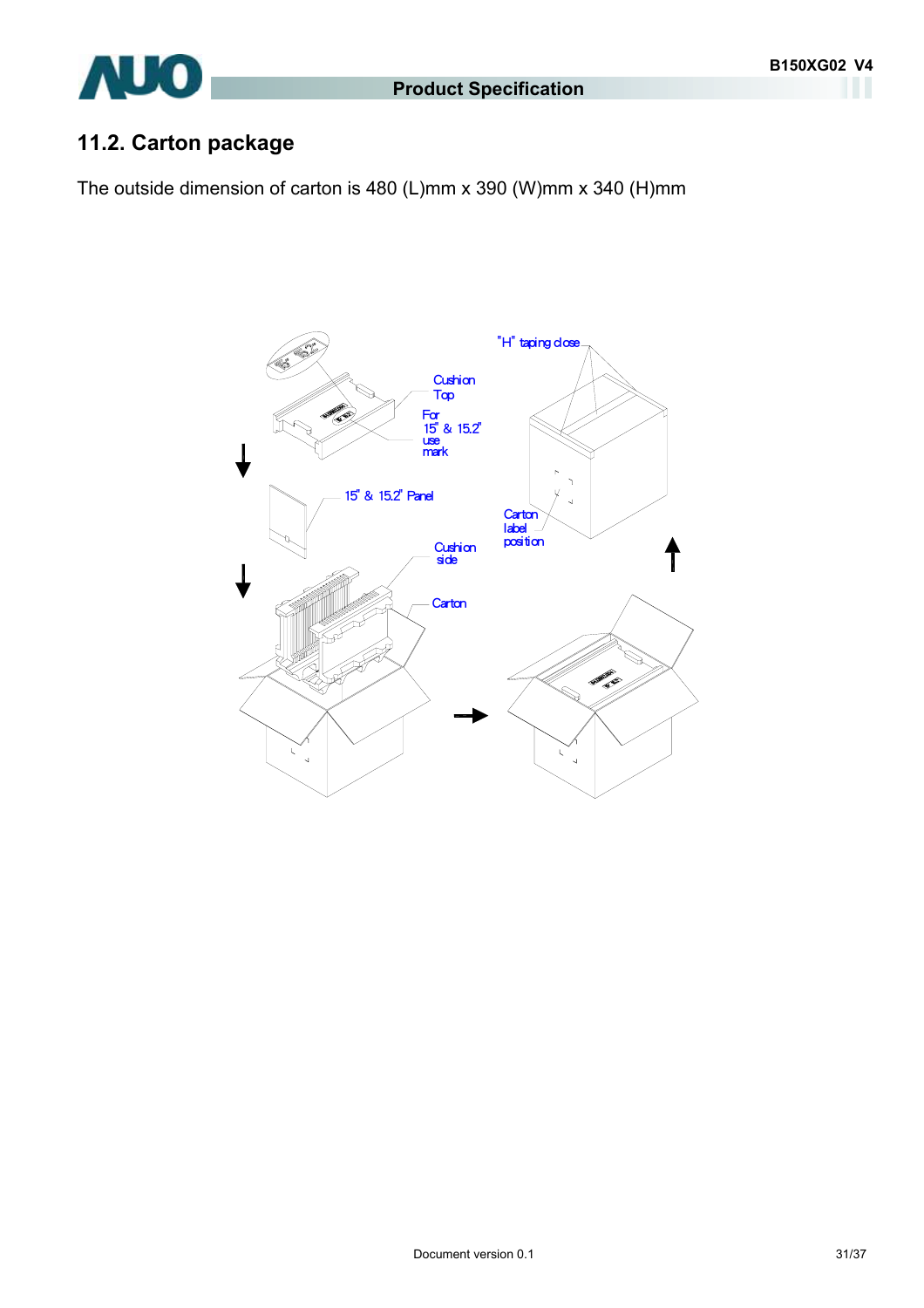

## **11.3 Shipping package of palletizing sequence**



Note : Limit of box palletizing = Max 3 layers(ship and stock conditions)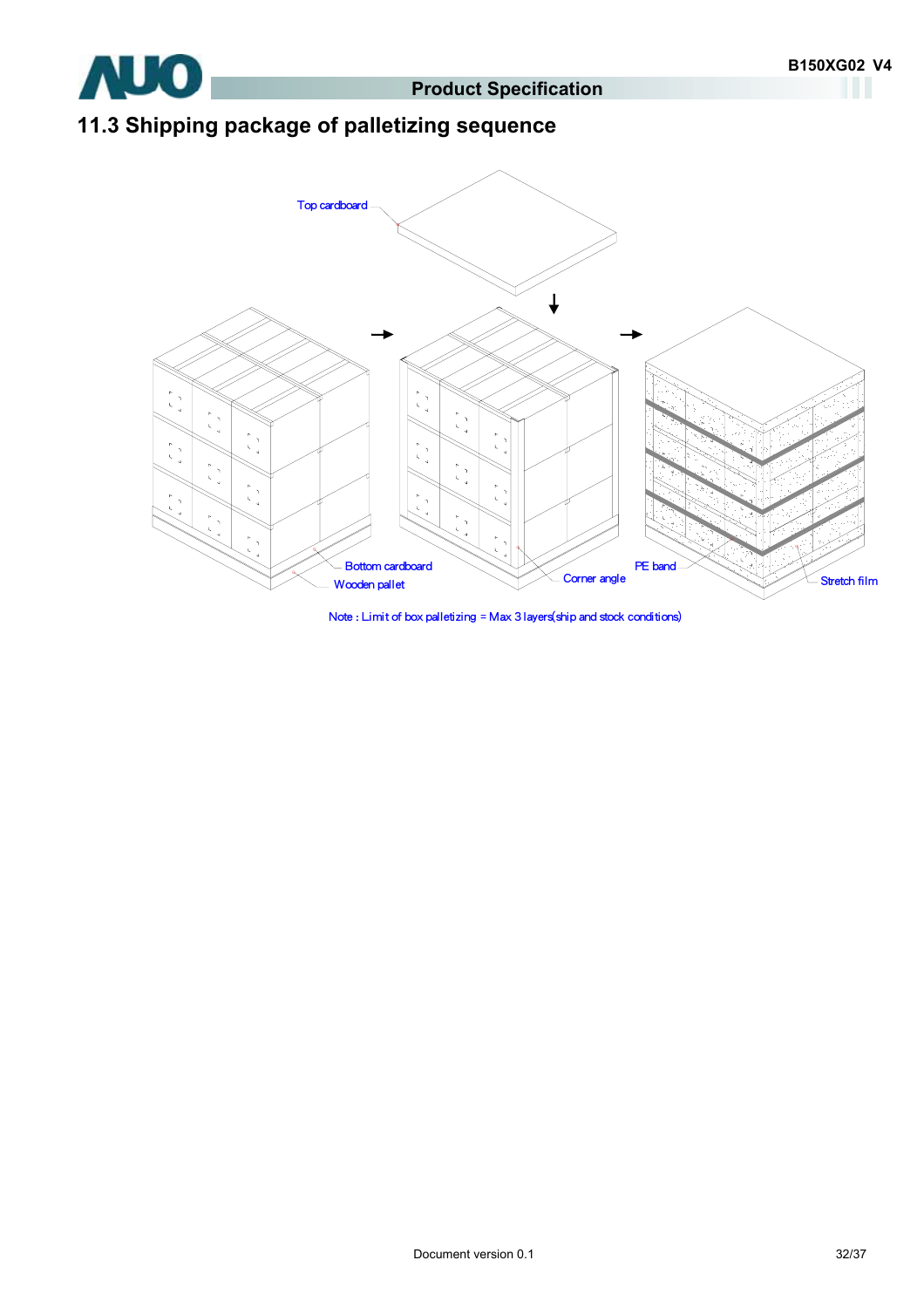

## **12. Appendix: EDID description**

| <b>Address</b> | <b>FUNCTION</b>         | <b>Value</b>   | <b>Value</b> | <b>Value</b> | <b>Notes</b>                   |
|----------------|-------------------------|----------------|--------------|--------------|--------------------------------|
| <b>HEX</b>     |                         | <b>HEX</b>     | <b>BIN</b>   | <b>DEC</b>   | Date: Apr/11/2005              |
| 00             | Header                  | 00             | 00000000     | $\pmb{0}$    |                                |
| 01             |                         | <b>FF</b>      | 11111111     | 255          |                                |
| 02             |                         | <b>FF</b>      | 11111111     | 255          |                                |
| 03             |                         | <b>FF</b>      | 11111111     | 255          |                                |
| 04             |                         | <b>FF</b>      | 11111111     | 255          |                                |
| 05             |                         | <b>FF</b>      | 11111111     | 255          |                                |
| 06             |                         | <b>FF</b>      | 11111111     | 255          |                                |
| 07             |                         | 00             | 00000000     | $\pmb{0}$    |                                |
| 08             | EISA Manuf. Code LSB    | 06             | 00000110     | 6            | ASCII Data String:B150XG02     |
| 09             | <b>Compressed ASCII</b> | AF             | 10101111     | 175          | <b>AUO</b>                     |
| 0A             | Panel size, resolution  | 51             | 01010001     | 81           | 15"XGA                         |
| 0B             | Model number, version   | 24             | 00100100     | 36           | 02 V4                          |
| 0C             |                         | 00             | 00000000     | $\pmb{0}$    | Fixed number                   |
| 0 <sub>D</sub> |                         | 00             | 00000000     | $\pmb{0}$    | Fixed number                   |
| 0E             |                         | 00             | 00000000     | $\pmb{0}$    | Fixed number                   |
| 0F             |                         | 00             | 00000000     | $\pmb{0}$    | Fixed number                   |
| 10             | Week of manufacture     | 01             | 00000001     | 1            | Week 01                        |
| 11             | Year of manufacture     | 0F             | 00001111     | 15           | 15(2005-1990=15)               |
| 12             | EDID Structure Ver.     | 01             | 00000001     | 1            |                                |
| 13             | EDID revision #         | 03             | 00000011     | 3            |                                |
| 14             | Video input definition  | 80             | 10000000     | 128          | Digital Input                  |
| 15             | Max H image size        | 1E             | 00011110     | 30           | 30 cm                          |
| 16             | Max V image size        | 17             | 00010111     | 23           | 23 cm                          |
| 17             | Display Gamma           | 78             | 01111000     | 120          | Gamma 2.2                      |
| 18             | Feature support         | 0A             | 00001010     | $10$         | no DPMS, Active off, RGB color |
| 19             | Red/Green low bits      | 87             | 10000111     | 135          | <b>RxRyGxGy</b>                |
| 1A             | Blue/White low bits     | F <sub>5</sub> | 11110101     | 245          | <b>BxByWxWy</b>                |
| 1B             | Red x/ high bits        | 94             | 10010100     | 148          | Rx=0.580                       |
| 1C             | Red y                   | 57             | 01010111     | 87           | Ry=0.340                       |
| 1D             | Green x                 | 4F             | 01001111     | 79           | $Gx = 0.310$                   |
| 1E             | Green y                 | 8C             | 10001100     | 140          | $Gy = 0.550$                   |
| 1F             | Blue x                  | 27             | 00100111     | 39           | Bx=0.155                       |
| 20             | Blue y                  | 27             | 00100111     | 39           | By=0.155                       |
| 21             | White x                 | ${\bf 50}$     | 01010000     | 80           | $Wx = 0.313$                   |
| 22             | White y                 | 54             | 01010100     | 84           | Wy=0.329                       |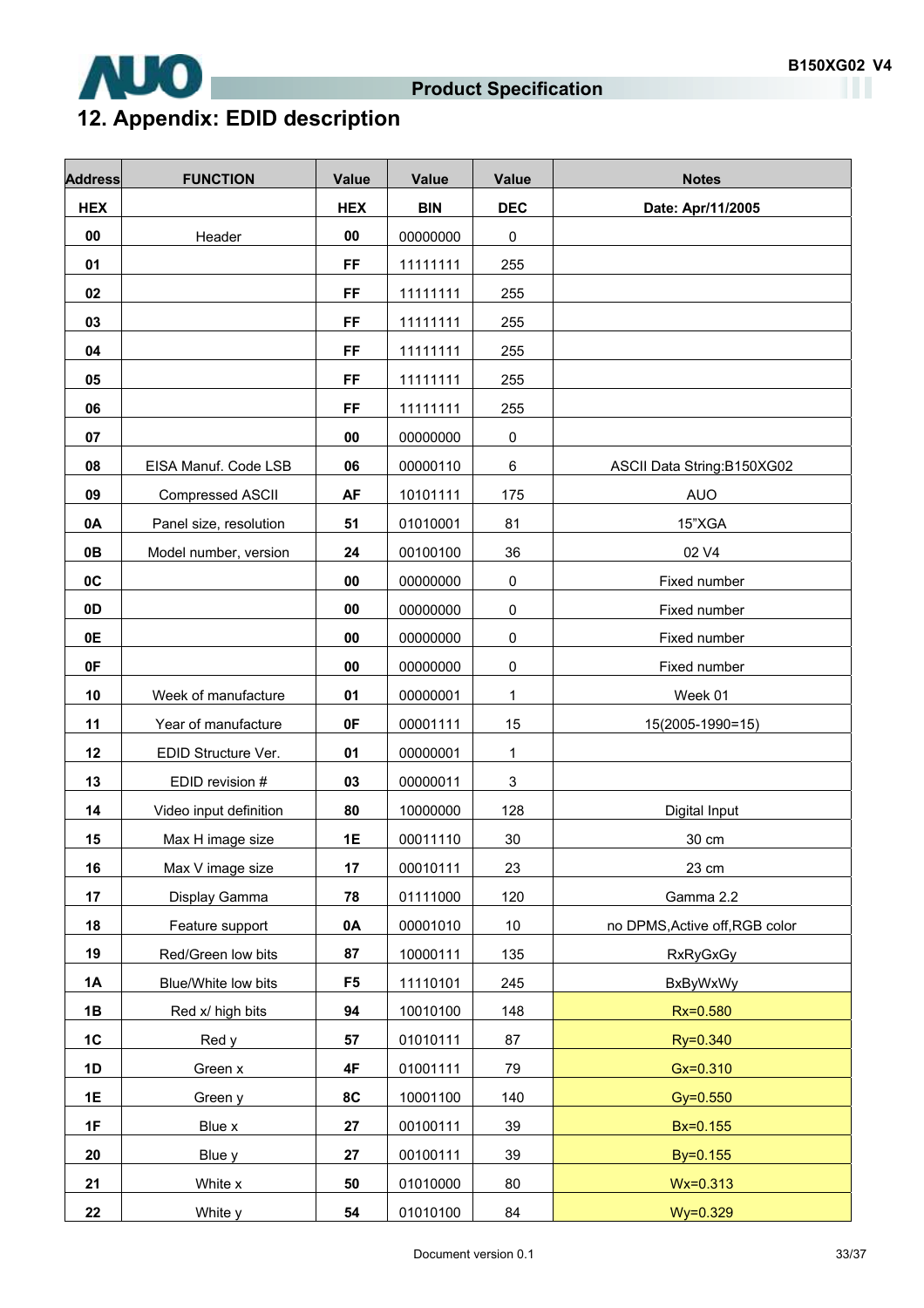| 23 | Established timing 1            | 00         | 00000000 | 0            | unused                                         |
|----|---------------------------------|------------|----------|--------------|------------------------------------------------|
| 24 | Established timing 2            | 00         | 00000000 | 0            |                                                |
| 25 | Manufacturer's Timing           | 00         | 00000000 | $\pmb{0}$    |                                                |
| 26 | Standard timing #1              | 01         | 00000001 | 1            | unused                                         |
| 27 |                                 | 01         | 00000001 | 1            |                                                |
| 28 | Standard timing #2              | 01         | 00000001 | 1            |                                                |
| 29 |                                 | 01         | 00000001 | 1            |                                                |
| 2A | Standard timing #3              | 01         | 00000001 | 1            |                                                |
| 2B |                                 | 01         | 00000001 | 1            |                                                |
| 2C | Standard timing #4              | 01         | 00000001 | 1            |                                                |
| 2D |                                 | 01         | 00000001 | 1            |                                                |
| 2E | Standard timing #5              | 01         | 00000001 | 1            |                                                |
| 2F |                                 | 01         | 00000001 | 1            |                                                |
| 30 | Standard timing #6              | 01         | 00000001 | 1            |                                                |
| 31 |                                 | 01         | 00000001 | 1            |                                                |
| 32 | Standard timing #7              | 01         | 00000001 | $\mathbf{1}$ |                                                |
| 33 |                                 | 01         | 00000001 | 1            |                                                |
| 34 | Standard timing #8              | 01         | 00000001 | 1            |                                                |
| 35 |                                 | 01         | 00000001 | 1            |                                                |
| 36 | Pixel Clock/10,000 (LSB)        | 64         | 01100100 | 100          | <b>Timing Descriptor #1</b>                    |
| 37 | Pixel Clock/10,000 (MSB)        | 19         | 00011001 | 25           | 1344x806 @60 mode:pixel clock=65.00MHz         |
|    | Horiz. Active pixels(Lower 8    |            |          |              |                                                |
| 38 | bits)                           | 00         | 00000000 | $\pmb{0}$    | Horiz active=1024 pixels                       |
| 39 | Horiz.Blanking (Lower 8 bits)   | 40         | 01000000 | 64           | Horiz blanking=320 pixels                      |
|    | Horiz. Active pixels: Horiz.    |            |          |              |                                                |
| 3A | Blanking (Upper4:4 bits)        | 41         | 01000001 | 65           |                                                |
| 3B |                                 | 00         | 00000000 | 0            | Vertcal active=768 lines                       |
| 3C |                                 | 26         | 00100110 | 38           | Vertical blanking=38 lines                     |
|    | Vert. Active pixels: Vert.      |            |          |              |                                                |
| 3D | Blanking (Upper4:4 bits)        | 30         | 00110000 | 48           |                                                |
| 3E |                                 | 18         | 00011000 | 24           | Horiz sync. Offset=24 pixels                   |
| 3F |                                 | 88         | 10001000 | 136          | Horiz sync. Pulse Width=136 pixels             |
|    | Vert. Sync. Offset=xx lines,    |            |          |              |                                                |
| 40 | Sync Width=xx lines             | 36         | 00110110 | 54           | Verti sync. Offset=3 lines, Sync Width=6 lines |
|    | Horz. Ver. Sync/Width (upper    |            |          |              |                                                |
| 41 | 2 bits)                         | ${\bf 00}$ | 00000000 | $\pmb{0}$    |                                                |
| 42 | Hori. Image size (Lower 8 bits) | 30         | 00110000 | 48           | Hori image size= 304.1 mm                      |
| 43 | Vert. Image size (Lower 8 bits) | E4         | 11100100 | 228          | Verti image size = 228.0mm                     |
|    | Hori. Image size : Vert. Image  | 10         | 00010000 | $16\,$       |                                                |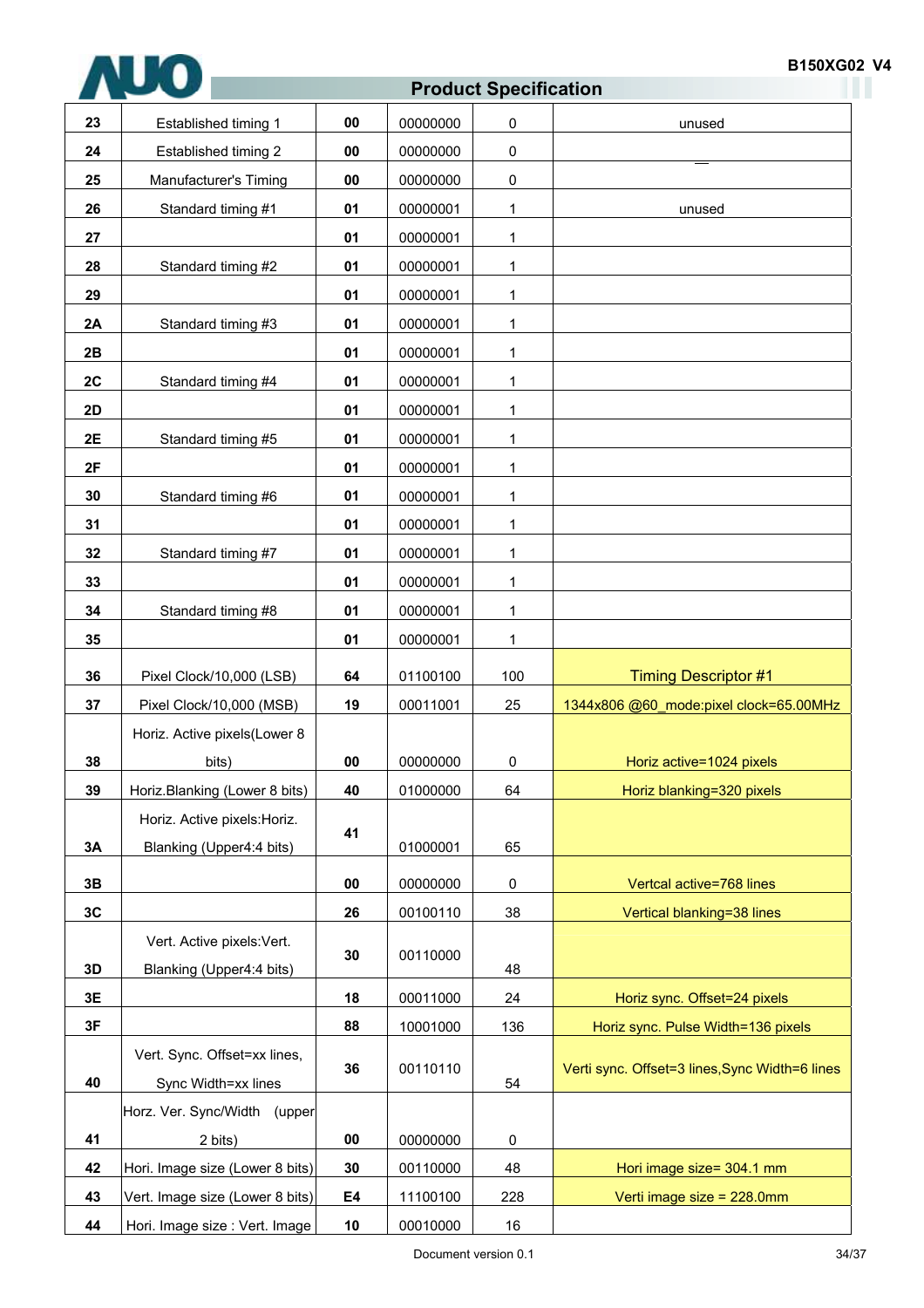

| <b>B150XG02 V4</b> |  |
|--------------------|--|
|--------------------|--|

|           | size (Upper 4 bits)     |            |          |                     |                       |
|-----------|-------------------------|------------|----------|---------------------|-----------------------|
| 45        |                         | ${\bf 00}$ | 00000000 | $\pmb{0}$           | Horizontal Border = 0 |
| 46        |                         | ${\bf 00}$ | 00000000 | $\pmb{0}$           | Vertical Border = 0   |
| 47        |                         | 18         | 00011000 | 24                  |                       |
| 48        | Detailed timing/monitor | ${\bf 00}$ | 00000000 | $\pmb{0}$           | FAE suggest           |
| 49        | descriptor #2           | ${\bf 00}$ | 00000000 | $\pmb{0}$           |                       |
| 4A        |                         | ${\bf 00}$ | 00000000 | $\mathsf{O}\xspace$ |                       |
| 4B        |                         | 0F         | 00001111 | 15                  |                       |
| 4C        |                         | ${\bf 00}$ | 00000000 | $\mathsf 0$         |                       |
| 4D        |                         | 00         | 00000000 | $\mathsf 0$         |                       |
| 4E        |                         | ${\bf 00}$ | 00000000 | $\mathsf 0$         |                       |
| 4F        |                         | ${\bf 00}$ | 00000000 | $\pmb{0}$           |                       |
| 50        |                         | 00         | 00000000 | $\pmb{0}$           |                       |
| 51        |                         | ${\bf 00}$ | 00000000 | $\pmb{0}$           |                       |
| 52        |                         | 00         | 00000000 | $\pmb{0}$           |                       |
| 53        |                         | ${\bf 00}$ | 00000000 | $\pmb{0}$           |                       |
| 54        |                         | ${\bf 00}$ | 00000000 | $\pmb{0}$           |                       |
| 55        |                         | 00         | 00000000 | $\mathsf 0$         |                       |
| 56        |                         | ${\bf 00}$ | 00000000 | $\pmb{0}$           |                       |
| 57        |                         | ${\bf 00}$ | 00000000 | $\mathbf 0$         |                       |
| 58        |                         | ${\bf 00}$ | 00000000 | 0                   |                       |
| 59        |                         | 20         | 00100000 | 32                  |                       |
| <b>5A</b> | Flag                    | ${\bf 00}$ | 00000000 | $\mathsf 0$         |                       |
| 5B        | Flag                    | 00         | 00000000 | 0                   |                       |
| <b>5C</b> | Flag                    | ${\bf 00}$ | 00000000 | $\pmb{0}$           |                       |
| <b>5D</b> |                         | <b>FE</b>  | 11111110 | 254                 |                       |
| 5E        |                         | ${\bf 00}$ | 00000000 | $\pmb{0}$           |                       |
| 5F        | <b>LCD Vendor</b>       | 41         | 01000001 | 65                  | $\mathsf{A}$          |
| 60        | <b>LCD Vendor</b>       | 55         | 01010101 | 85                  | $\sf U$               |
| 61        | <b>LCD Vendor</b>       | 4F         | 01001111 | 79                  | $\circ$               |
| 62        |                         | 0A         | 00001010 | $10$                |                       |
| 63        |                         | ${\bf 20}$ | 00100000 | 32                  |                       |
| 64        |                         | ${\bf 00}$ | 00000000 | $\pmb{0}$           |                       |
| 65        |                         | 20         | 00100000 | 32                  |                       |
| 66        |                         | 20         | 00100000 | 32                  |                       |
| 67        |                         | ${\bf 20}$ | 00100000 | 32                  |                       |
| 68        |                         | ${\bf 20}$ | 00100000 | 32                  |                       |
| 69        |                         | ${\bf 20}$ | 00100000 | 32                  |                       |
| 6A        |                         | 20         | 00100000 | 32                  |                       |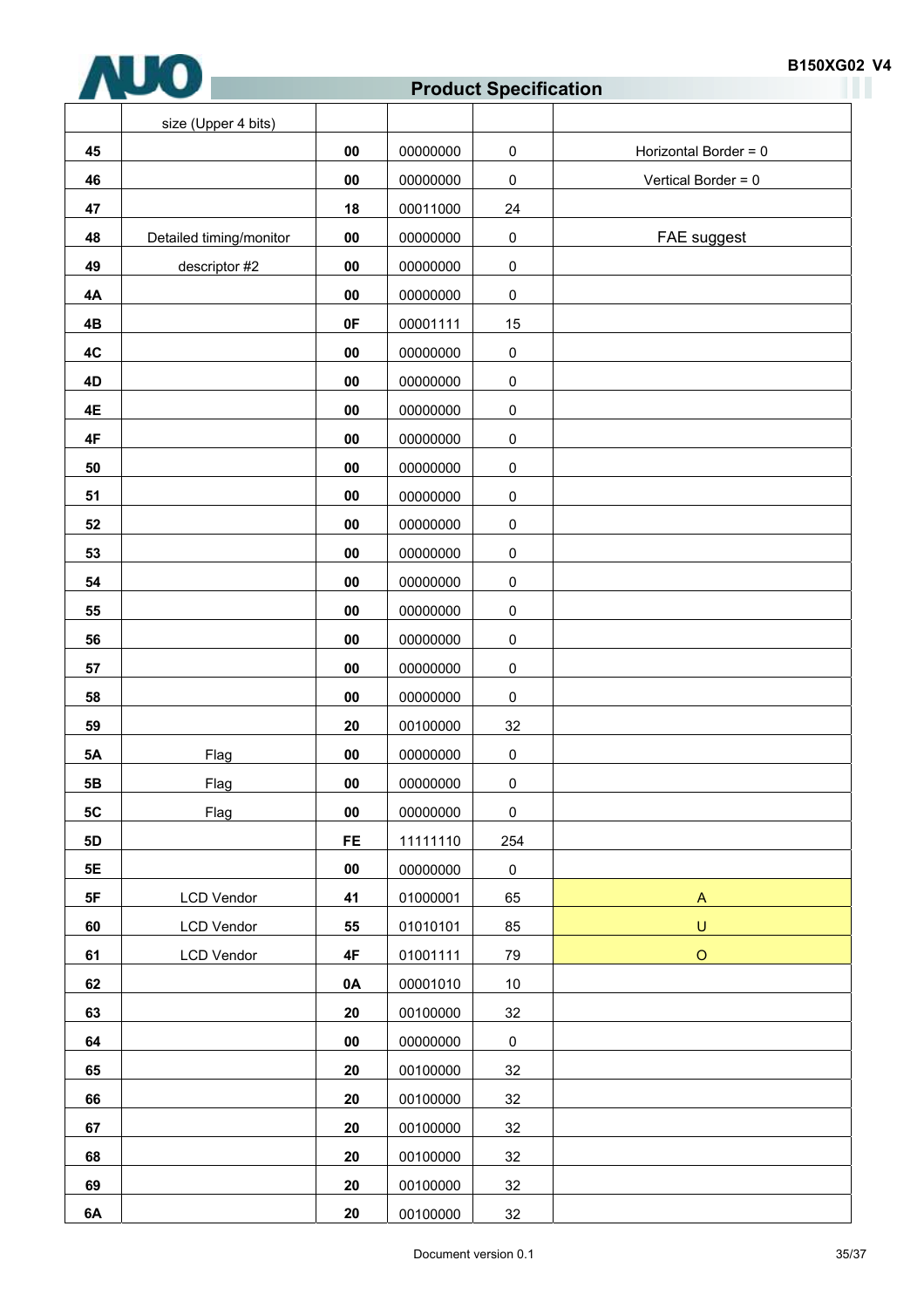

#### **B150XG02 V4**

## **Product Specification**

| 6B        |                            | 20        | 00100000 | 32          |                         |
|-----------|----------------------------|-----------|----------|-------------|-------------------------|
| 6C        | Flag                       | 00        | 00000000 | $\pmb{0}$   | Monitor Name: Color LCD |
| 6D        | Flag                       | 00        | 00000000 | $\mathbf 0$ |                         |
| 6E        | Flag                       | 00        | 00000000 | $\mathbf 0$ |                         |
| 6F        | Data type tag:ASCII string | <b>FE</b> | 11111110 | 254         |                         |
| 70        | Flag                       | 00        | 00000000 | $\mathbf 0$ |                         |
| 71        | Manufacturer P/N           | 42        | 01000010 | 66          | $\mathbf B$             |
| 72        | Manufacturer P/N           | 31        | 00110001 | 49          | $\mathbf{1}$            |
| 73        | Manufacturer P/N           | 35        | 00110101 | 53          | 5                       |
| 74        | Manufacturer P/N           | 30        | 00110000 | 48          | $\pmb{0}$               |
| 75        | Manufacturer P/N           | 58        | 01011000 | 88          | $\mathsf{X}$            |
| 76        | Manufacturer P/N           | 47        | 01000111 | 71          | G                       |
| 77        | Manufacturer P/N           | 30        | 00110000 | 48          | $\mathbf{0}$            |
| 78        | Manufacturer P/N           | 32        | 00110010 | 50          | $\overline{2}$          |
| 79        |                            | 20        | 00100000 | 32          |                         |
| <b>7A</b> | Manufacturer P/N           | 56        | 01010110 | 86          | $\vee$                  |
| 7B        | Manufacturer P/N           | 34        | 00110100 | 52          | 4                       |
| 7C        |                            | 20        | 00100000 | 32          |                         |
| 7D        |                            | 0A        | 00001010 | 32          |                         |
| <b>7E</b> | <b>Extension Flag</b>      | 00        | 00000000 | 0           |                         |
| 7F        | Checksum                   | 00        | 00000000 | 0           |                         |